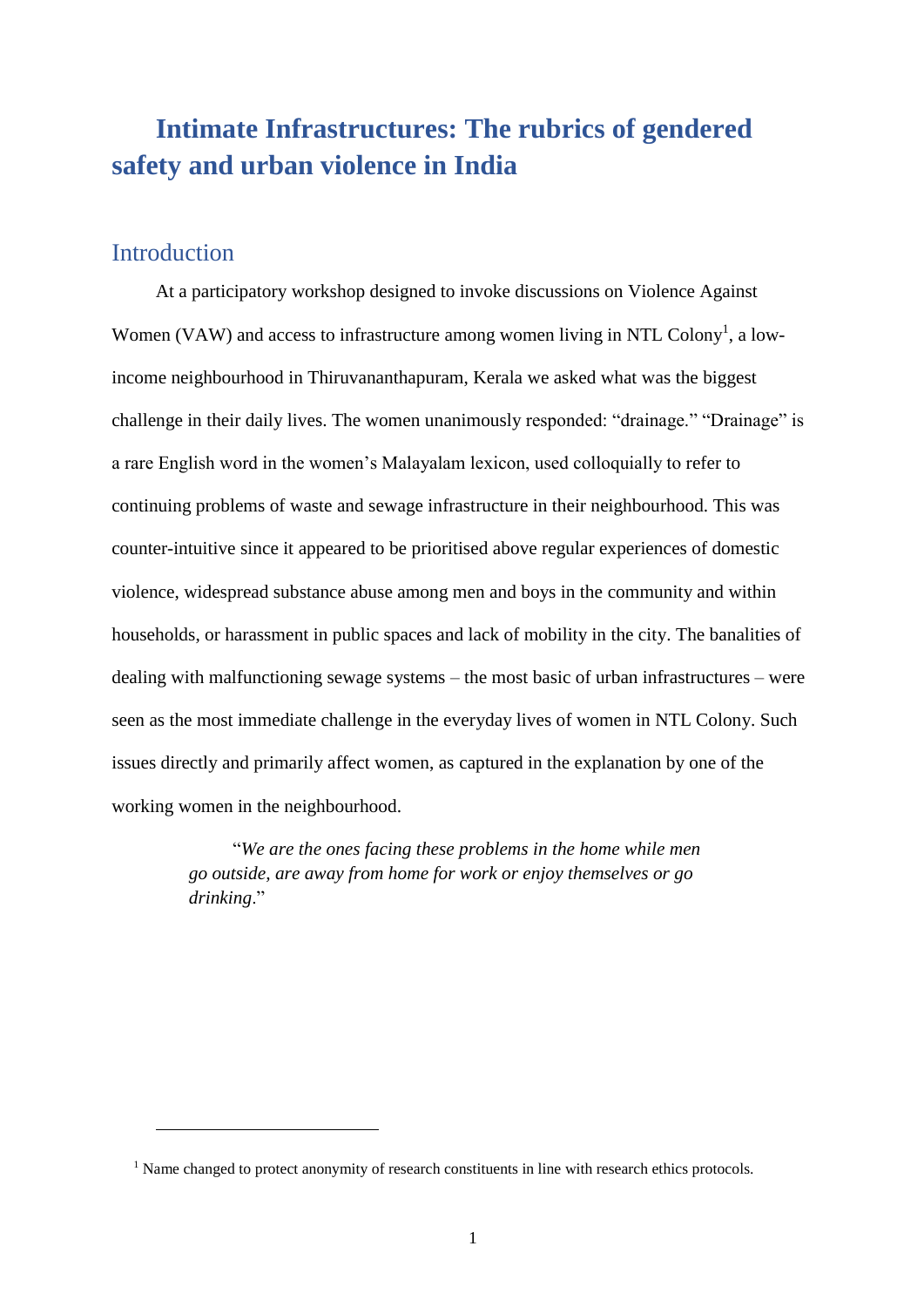

Photo credit: *[redacted]. Thiruvananthapuram, Kerala. 2018*

In this counterintuitive moment we see first, that challenges of access to physical infrastructures are considered more pressing than commonly accepted forms of Violence Against Women (VAW) ; and second, that everyday infrastructures of sewage, water and so on, and gendered violence are mutually constitutive in low-income settlements. Material infrastructures are inherently connected and constituted by the social infrastructures, power relations and subjectivities of everyday life in NTL colony. While the presence of material infrastructures do not eliminate Violence Against Women (VAW), their absence, such lack of private toilets, can heighten risks of VAW in public spaces (Datta, 2016a; Beebeejaun, 2017). The workshop participants thus highlighted the lack of 'drainage' as a primary site of violence that unfolds on their very doorsteps. Malfunctioning drainage systems add to the direct burdens of unpaid labour for women; enact bodily harm through risks of disease both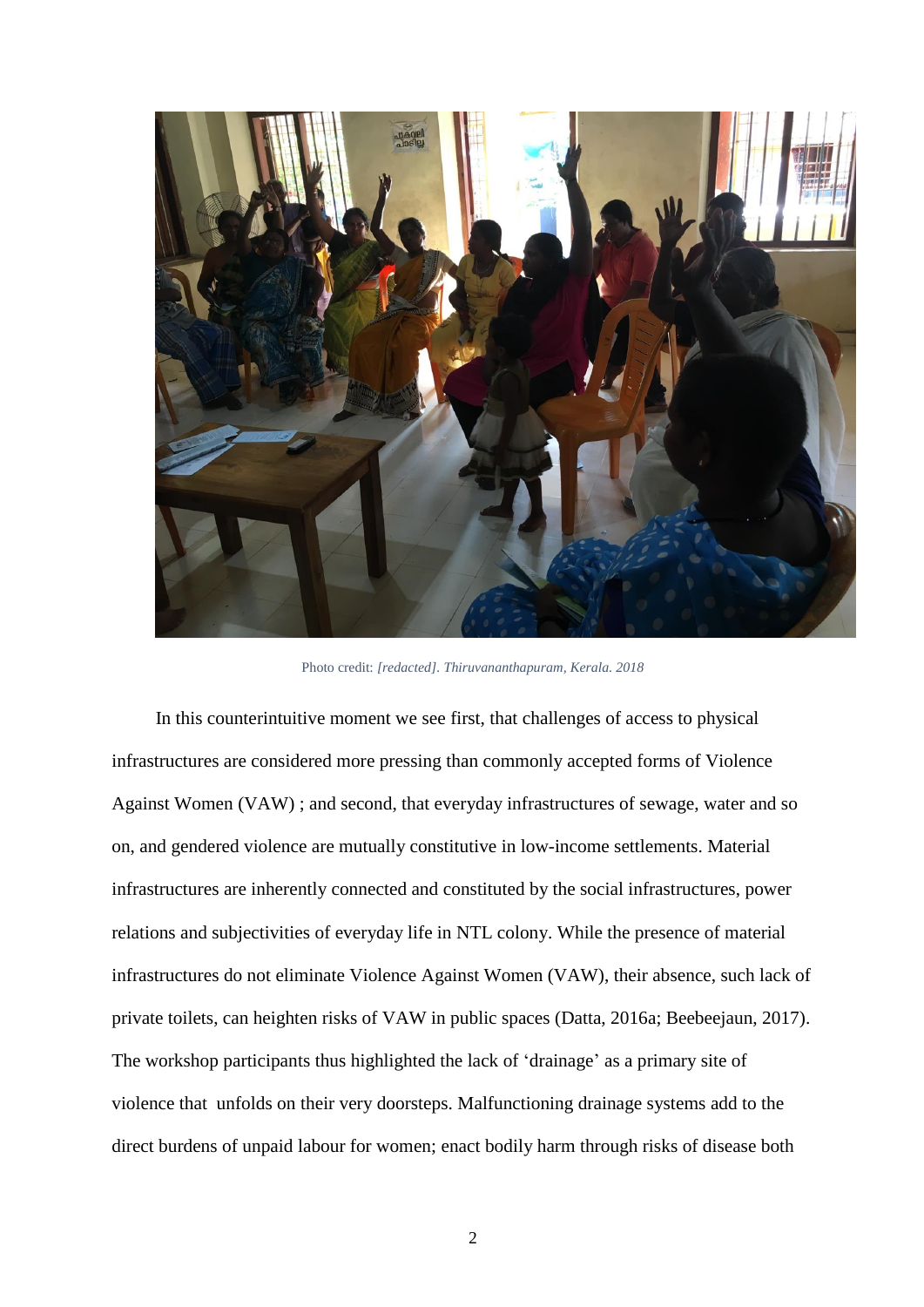to women forced to clean up accumulated waste and children playing in the neighbourhood gullies where drainage is blocked. This pressing burden also makes them downplay, excuse and often even laugh off the everyday domestic violence they face from husbands and fathers, and sons. Violence Against Women (VAW) or domestic violence is usually normalised and attributed to male peer pressure, substance abuse and lack of paid employment. On the other hand, burdens of infrastructural failure are explicitly gendered and borne without support from either the state or household, and therefore are also experienced in deeply intimate ways.

In this paper we seek to illustrate how infrastructures can become structures, spaces and nodes of intimate violence. Following Wilson's (2016) call to connect the "rubrics" of infrastructure and intimacy, we take an expanded notion of infrastructure as a relational, intersectional and social process (Star, 1999; Simone, 2004), constituting and constituted by gender-based relations of power and violence. In doing so, we engender the 'infrastructural turn' in critical geography, expanding the scope of literatures on gendered bodies and physical infrastructures (Truelove, 2011; Sabhlok, 2017) to focus on gendered violence in cities. Developing Rogers and O'Neill's definition of 'infrastructure violence' as continuous "processes of marginalisation, discrimination and exclusion" through and sustained by infrastructure, either passively or intentionally (2012: 401), we propose that a) lack of access to infrastructure itself constitutes passive intimate violence in relational, structural, material and bodily terms and b) that these forms of violence are directly enabled and exacerbated through multiple scales, forms, sites and temporalities of infrastructural absence or failure. This means we draw together debates on 'infrastructural violence' that are often located in geopolitical and ecological conflicts, disaster and crisis contexts (Rodgers and O'Neill, 2012; Gupte and El Shafie, 2016; Appel, 2018), and entwined with the structural violence of neoliberal urbanisation (Graham and Marvin, 2001; Kern and Mullings, 2013) towards the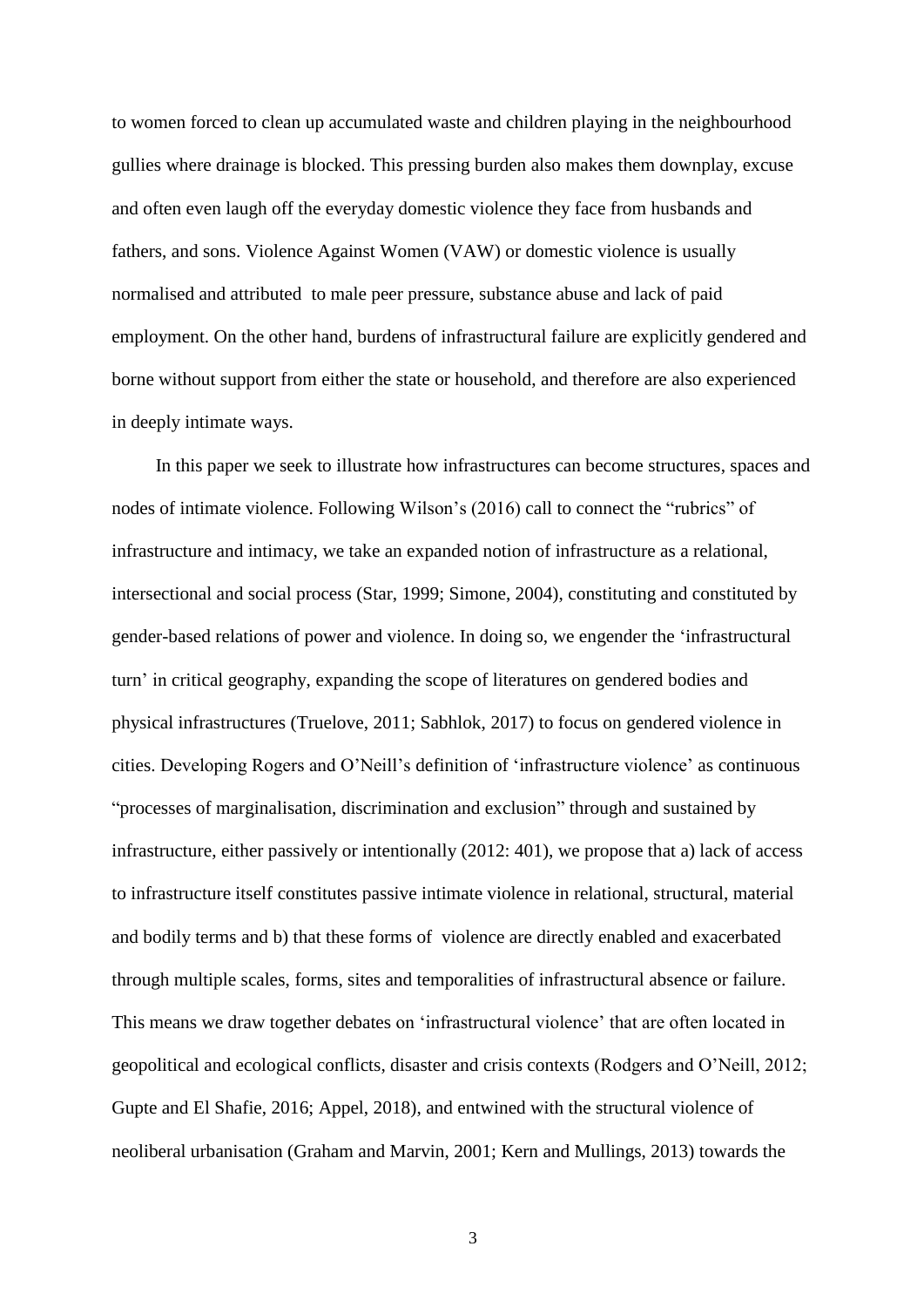intimate scale of corporeality. On the other hand, we also extend debates in feminist critical geography that challenge binary constructions of gender-based violence as intimate/structural, public/domestic, political/private, spectacular/everyday (Sweet and Ortiz Escalanate, 2010, 2015; Datta, 2012; Pain, 2014a) (Katz, 2006; Brickell, 2008). In this way we move beyond mere claims of 'blurring' the "boundaries between the body and the city" (Gandy, 2005: 33) and integrate structural and slow forms of gendered violence that are currently muted in feminist accounts of urban violence (Whitzman, 2007; Sweet and Ortiz Escalanate, 2010) into the intimate domain to understand infrastructural violence as a continuum between the physicsal (and digital/social) terrain of the body and the spaces that 'service' its everyday corporeal needs. This 'infrastructural violence' is experienced in intimate ways by women in low-income neighbourhoods. Infrastructure spatialises not only structural violence, but an intimate and corporeal experience of this violence from the city to the household.

Taking a gendered approach to urban infrastructure has predominantly centred on recognising gender in urban planning and design ( Fenster, 2005; Sweet and Ortiz Escalanate, 2015; Beebeejaun, 2017)O'Flanagan, 2018). However, while material interventions are vital for addressing the continuum of violence from domestic spaces to public spaces of the city at large, merely addressing the absence of physical infrastructures will not address the structural and social contexts of violence (Datta, 2016). We argue that infrastructural violence is also temporal as well as spatial. The gendered paucity of time (Arora, 2015; Elson, 2017), particularly among women in low-income neighbourhoods is further shaped by infrastructure. Absence or poor quality of infrastructure – public transport, drainage, public toilets and so on, puts direct pressure on women's time that need to be divided between productive and reproductive work in the city and at home. This is compounded by diverse range of intimate gendered violence (harassment, assult, abuse) that they face during the use of and access to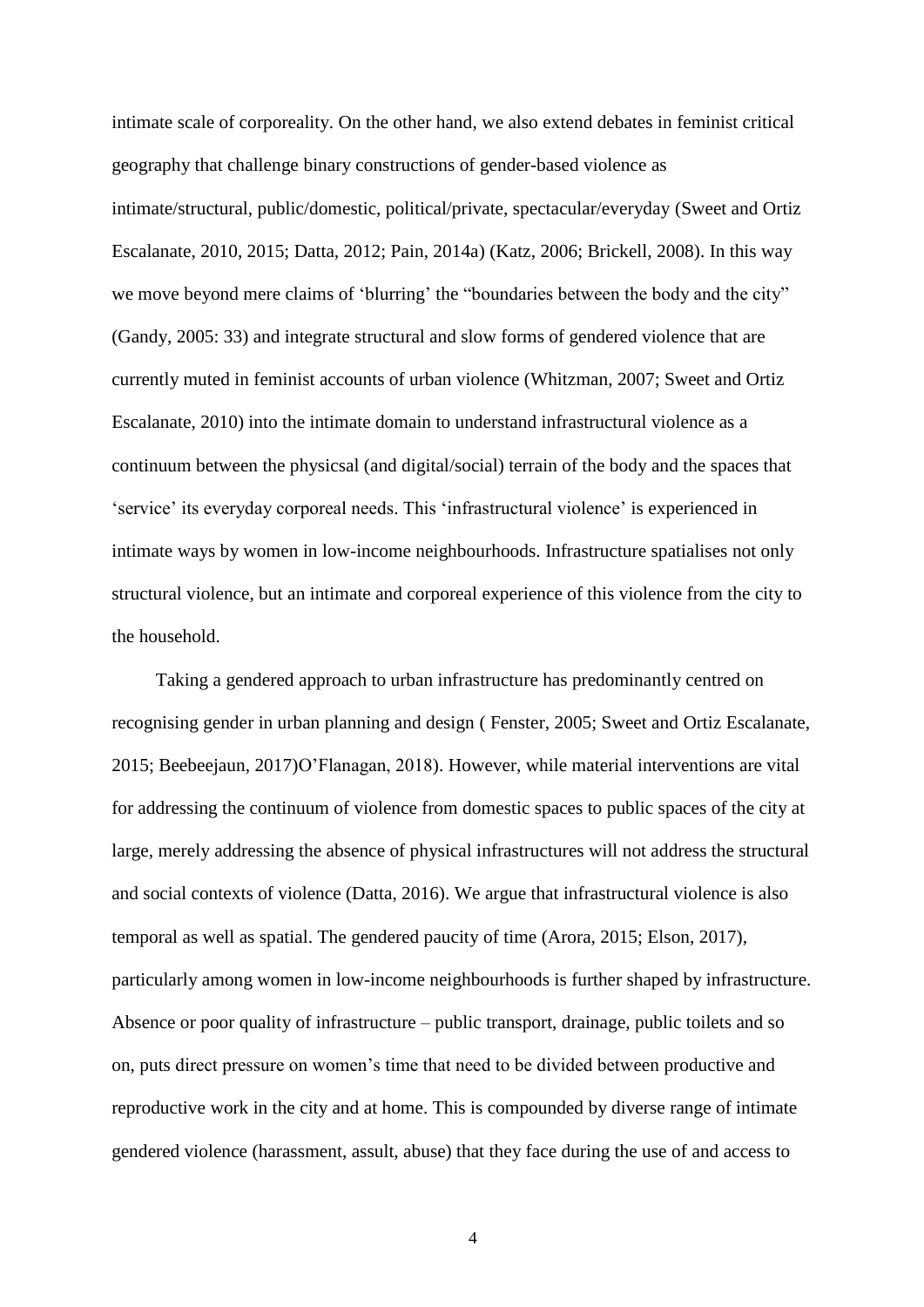infrastructure. Mobilising the feminist impetus to analyse intimacy as a domain of power (Berlant, 1998; Pratt and Rosner, 2012), we will overturn conventional hierarchies of violence along public and private divides and instead identify intimacy as a relationship of violence that cuts across infrastructural spaces from the domestic to the urban. We contend that gender power relations are reified, shaped, embodied and embedded within the most mundane of urban infrastructures (Star, 1999; (Larkin, 2013a).

By focusing on intimate infrastructures that wield violence in corporeal, structural and symbolic ways, we develop Wilson's conception of infrastructure as "the concrete force of abstract power" (Wilson, 2016). We argue that infrastructure in urban India is a form of power that is differentiated along intersectional lines of gender, caste, class and other social markers (Devika, 2016) and experienced in affective and emotional ways that are highly subjective. The entanglements between assemblages of physical (transport, water, sanitation, waste) and digital infrastructures (mobile phones and sim cards, satellites and mobile phone towers, broadband and fibre-optic cables, network connectivity) and people (social tactics in place of adequate infrastructures; power relationships between individuals, communities and their social networks) highlight how infrastructures are mutually constitutive of intimate relationships within the home and family, as well as with the city. This moves the debates much beyond the recent 'infrastructural turn' as we suggest in the following section.

## The 'infrastructural turn' in urban violence

The role of infrastructure in debates around urban violence is understood largely in terms of physical systems and the spectacular violence that bring them down. Urban warfare wrought through war machines to destroy infrastructure in order to render the 'enemy' ineffective continue to define the relationship between cities, infrastructure and violence (Gregory, 2011; Schwenkel, Christina, 2018). This is also upheld in work on urban riots and scholarship on public disorder that examine that 'hyperlocal' violence as those enacted in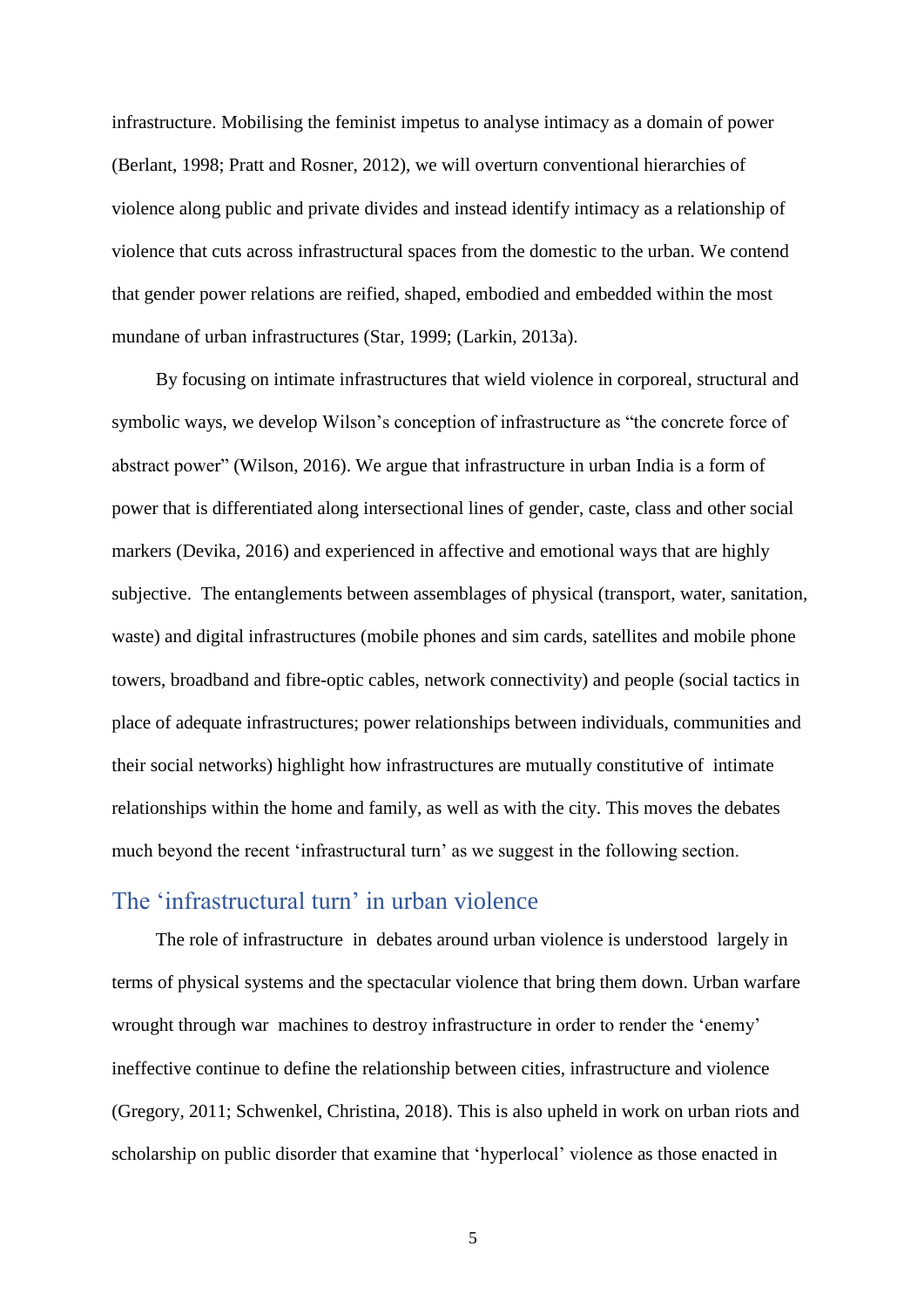'ungovernable' spaces ie. those without legitimate institutions and legal frameworks. This is seen as a result of state-imposed differentiations in the distribution of resources and organisation of infrastructures in the city (Gupte 2017). The "increasingly urban geography of violence" as observed in the work of Gupte (2016; 2017) and colleagues focusing on urban conflict (Buhaug & Urdal, 2013; Rodgers, 2015; Raleigh, 2015), has shifted the terrain of state-led violence from a unitary and centrally located state to a multiscalar notion of violence that plays out in pluralist and 'hyperlocal' scales within and through cities.

It is now widely accepted that disconnectedness or breakdown of infrastructure systems such as water, sanitation and health; waste management, sewage and toilet access (Fredericks, 2014; McFarlane & Silver, 2017; Truelove, 2011) in the global south is a form of 'structural violence' extending colonial legacies of violent infrastructure development (Larkin, 2013b; Anand *et al.*, 2018). We invoke the lexicon of contemporary articulations of 'infrastructural violence' to first, conceptually harness the structural and cyclical violence enacted by denial of everyday urban infrastructures and second, to unpack forms of symbolic and intimate violence evoked by this denial. We argue that differentiated access for urban citizens and risks of direct violence are enacted by lack of vital infrastructures such as sanitation systems or transport connectivity, and that this 'warfare' of infrastructure in wielding urban exclusions and discriminations through selective targeting of infrastructural configurations can incur or enact violence (Graham, 2006). As Easterling (2016) notes, 'infrastructure space' can enact power as a covert set of diverse operations or 'formulae' for the planning, design and operations of city systems. This extends from urban trading zones that operate outside of state regulations to wider geopolitical spaces of submarine telecommunication systems that geographically differentiate the quality of access to the internet. In this way, urban infrastructures configure global capital, state interests and processes of development (Ferguson, 2010) and and structure everyday urban life through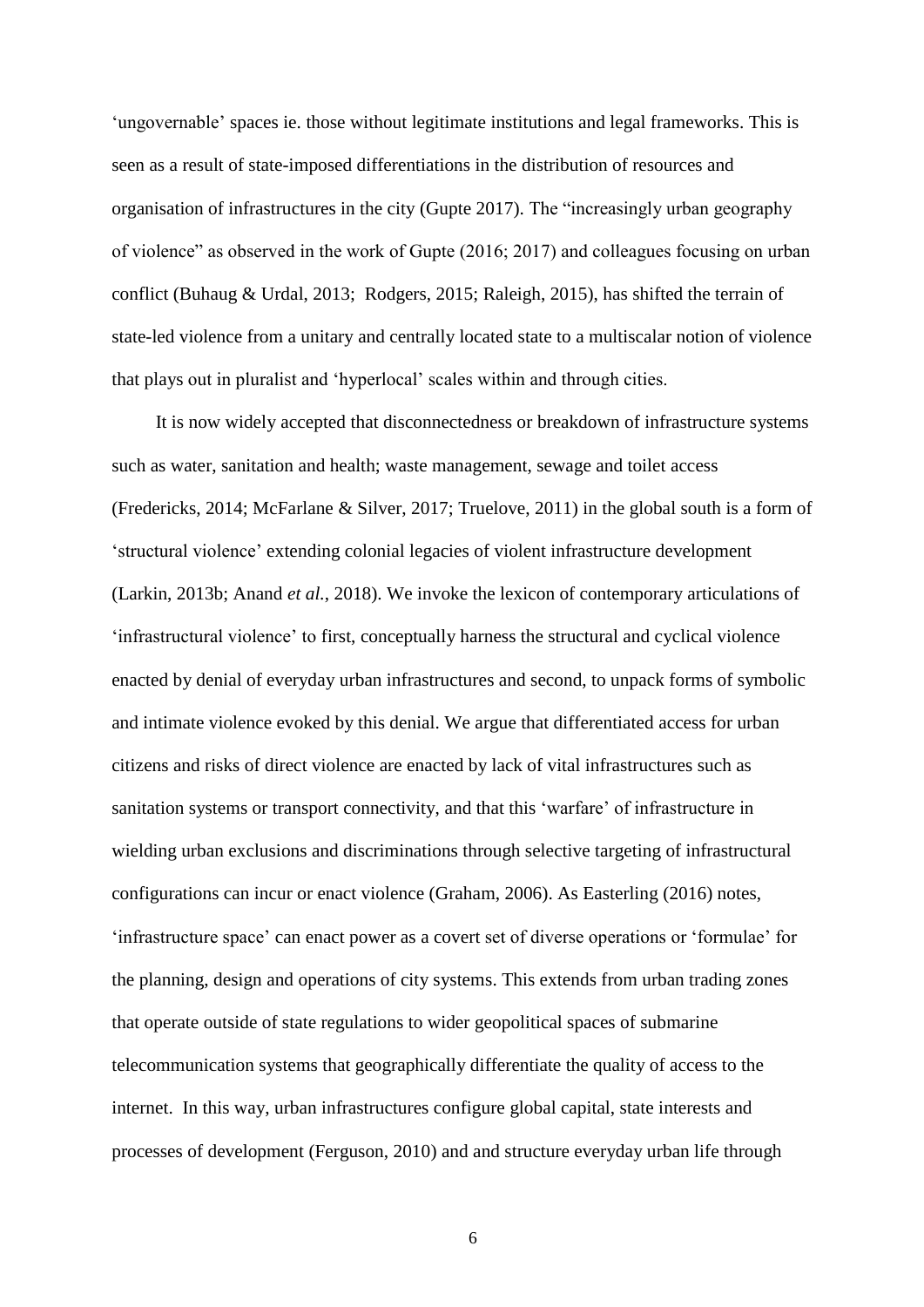differential access that privilege certain urban inhabitants and exclude others (Rodgers & O'Neil, 2012).

In this paper, we move beyond a framing of spectacular (state orchestrated or geopolitical) urban violence to a notion of 'infrastructural violence' (Rodgers & O'Neil, 2012) that conceptualises all infrastructures as inherently 'geographically uneven' (Harvey, 2015), resonating with what Graham and Marvin have noted as 'premium networked spaces' (Graham and Marvin, 2001). We extend this notion of violence to analyse how those without access to urban infrastructures see infrastructural failure as a form of intimate gendered violence. Here we follow Graham and MacFarlane's argument of 'infrastructural lives' (Graham and McFarlane, 2015) suggesting that there is a need to examine how people relate to, experience and negotiate infrastructural spaces and how that shapes their everyday constructions of subjecthood in the city. This is also noted by Amin (2014) as 'lively infrastructure' where 'infrastructures – visible and invisible – are deeply implicated in not only the making and unmaking of individual lives, but also in the experience of community, solidarity and struggle for recognition'. In the absence of state infrastructure, people strategically engage in improvised, entrepreneurial and strategic transactions to "generate concrete acts and contexts" (Simone 2004: 419). We argue that an intimate sociality is embedded within infrastructures – people improvise, exhibit resilience and agency, articulate affect and emotion – through and with infrastructure (Simone, 2004; Sabhlok, 2017; Schwenkel, Christina, 2018) and therefore lack of access to urban infrastructures creates increased precarity that is both material and affective.

While much of the research on everyday infrastructures focuses on a rich analysis of everyday life and rights claims that can be labelled as forms of 'infrastructural citizenship' (Lemanski, 2018), they remain largely gender-blind. Indeed, none of the existing literature explicitly frames everyday infrastructures through the lens of gendered violence – whether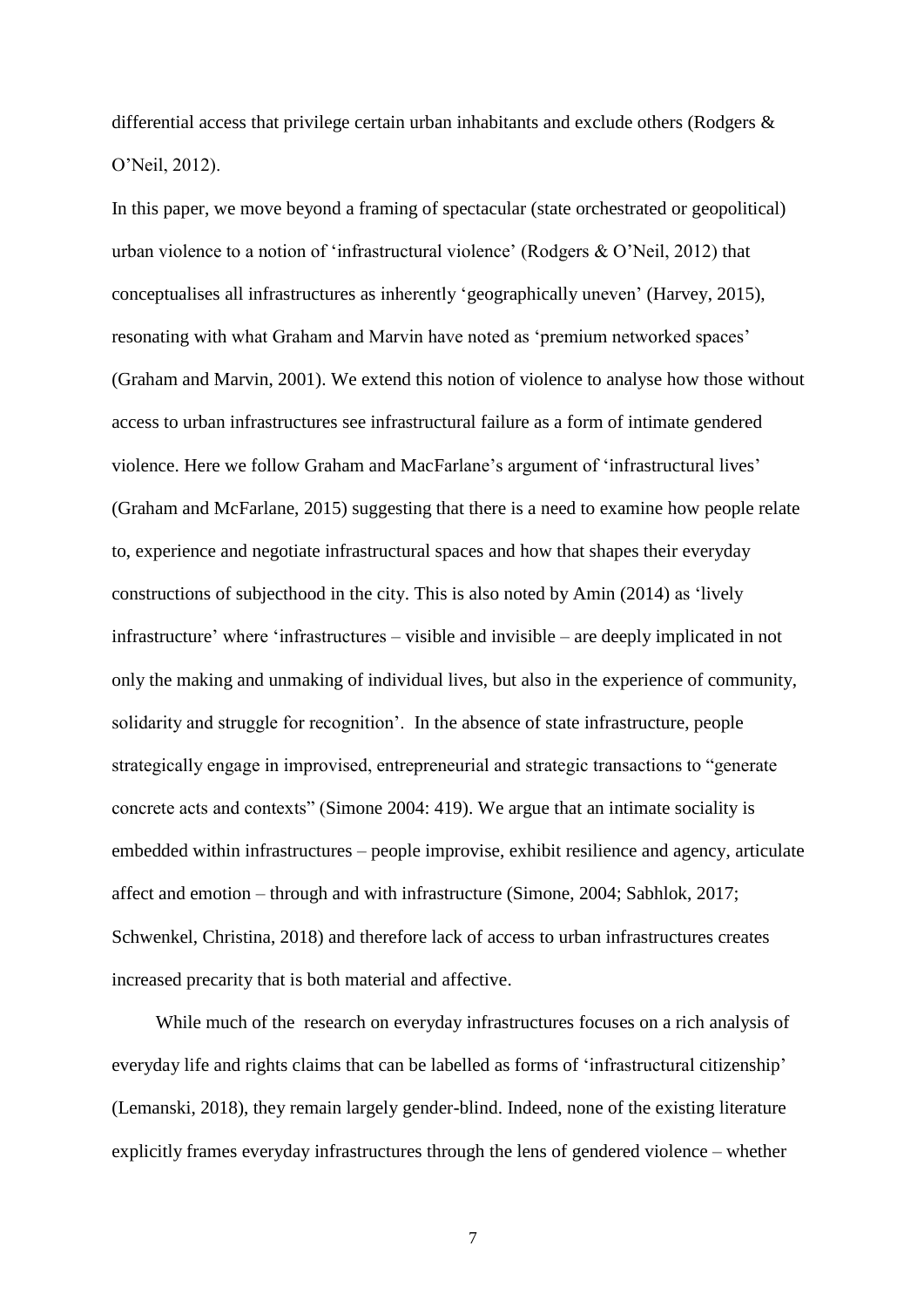social, material, affective or symbolic. Infrastructural violence however, permeates every aspect of life for women in low-income urban neighbourhoods (Datta, 2012, 2016a, 2016b), and remains conceptually isolated in the literature on infrastructures and largely absent in discussions on infrastructure. We develop these ideas to take on a gendered perspective towards infrastructural violence in its direct and indirect forms. We expand the notion of everyday infrastructure itself as an embodiment and driver of violence against women in lowincome settlements, and other intersectionally disadvantaged citizens.

We further conceptualise this gendered infrastructural violence as 'slow violence' (Nixon, 2011) – 'a violence that occurs gradually and out of sight, a violence of delayed destruction that is dispersed across time and space, an attritional violence that is typically not viewed as violence at all.' 'Slow violence' gives credence to the gradual but continual pace of threats, risk factors and barriers that women can face, offering an original take on erosive and pervasive impacts of continued exclusion from basic social or physical infrastructures (Appel, 2018) or digital innovations designed to address these gaps. This violence need not always be "observable, its stakeholders identifiable, and its functions variable" (Rodgers and O'Neill, 2012, p. 402). But paying heed to slow violence enables us to see infrastructures as everyday spaces where banal and mundane practices to sustain power over the gendered body are tied to the symbolic and material practices of infrastructural violence.

Thus, we develop ways of seeing infrastructure as passive or active forms of genderbased violence enacted through the denial of infrastructural access over time and across space, such as lack of accessible water sources (Truelove, 2016; Gandy, 2006; Ferguson, 2010) or blocked drains. Infrastructures reinforce intimate relationships of power within the household, and shapes how women and marginalised social groups simultaneously construct intimacy and violence from the home to the city.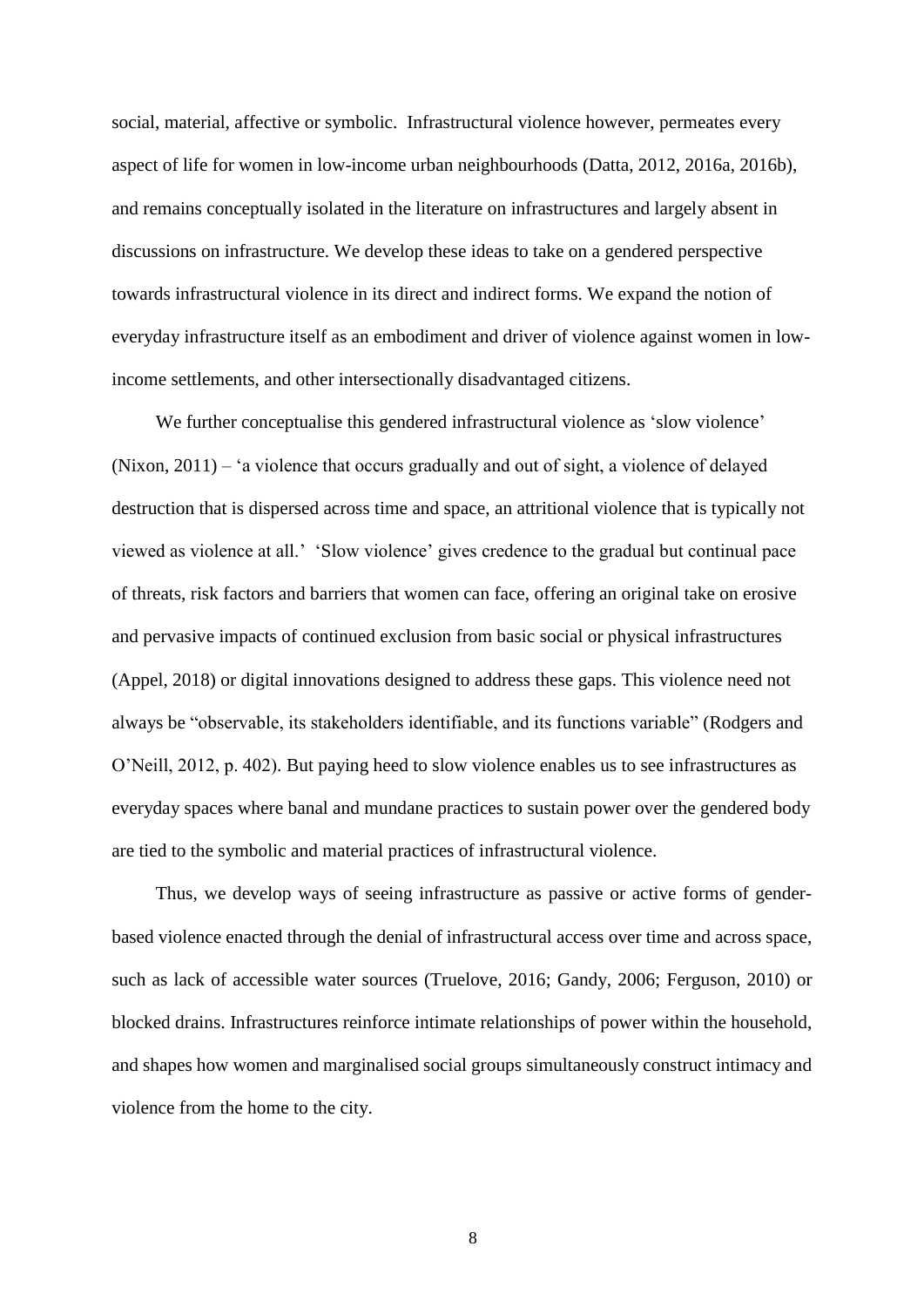# Intimate infrastructures from the home to the city

We locate 'intimate infrastructures' in spaces where the violence of an exclusionary city is woven into its intimate material and social conditions, and where this violence is also domesticated and rendered into the affective and emotional realms of the body and its domestic power relationships. By expanding the horizons of infrastructural violence to include the intimate relationships of power within the family and community, we propose a framework of 'intimate infrastructures' to analyse how intimate violence is entangled with the geographies of urban infrastructure. We understand active forms of infrastructural violence (Rodgers and O'Neil, 2012) that are gendered and take place across wider scales of surveillance and monitoring to the "intimate scale" (Datta, 2016b) of the home anf family. We analyse intimate relations of power and violence in, and through, infrastructure, incorporating physical and digital infrastructures that have been given policy credence in India's 'smart urban age' (Datta, 2019a). These relations of violence are channelled and mediated in the context of disconnected infrastructures such as poorly-lit streets or lack of safe transport and mapped in ways that the city is planned and prioritised (Rodgers and O'Neill, 2012; Amin, 2014; Sweet and Ortiz Escalanate, 2015; Easterling, 2016; Beebeejaun, 2017), Flanagan, 2019).

The multiple scales and temporalities of gender-based violence illustrated in the conceptual diagram above develops recent feminist critical geography research (Datta, 2012; Pain, 2014a), Brickell, 2008) – unpinning normative hierarchies of violence to map the multiple scales from global policies to household spaces as reciprocal and interlinked. It follows on Pain's (2014) argument against the false binary drawn between everyday violence against women such as domestic violence, often dismissed as "private, apolitical and mundane" (534) and 'spectacular' forms of violence conventionally regarded as terrorism. While Pain does not directly address infrastructural violence the larger affective capacities of this infrastructural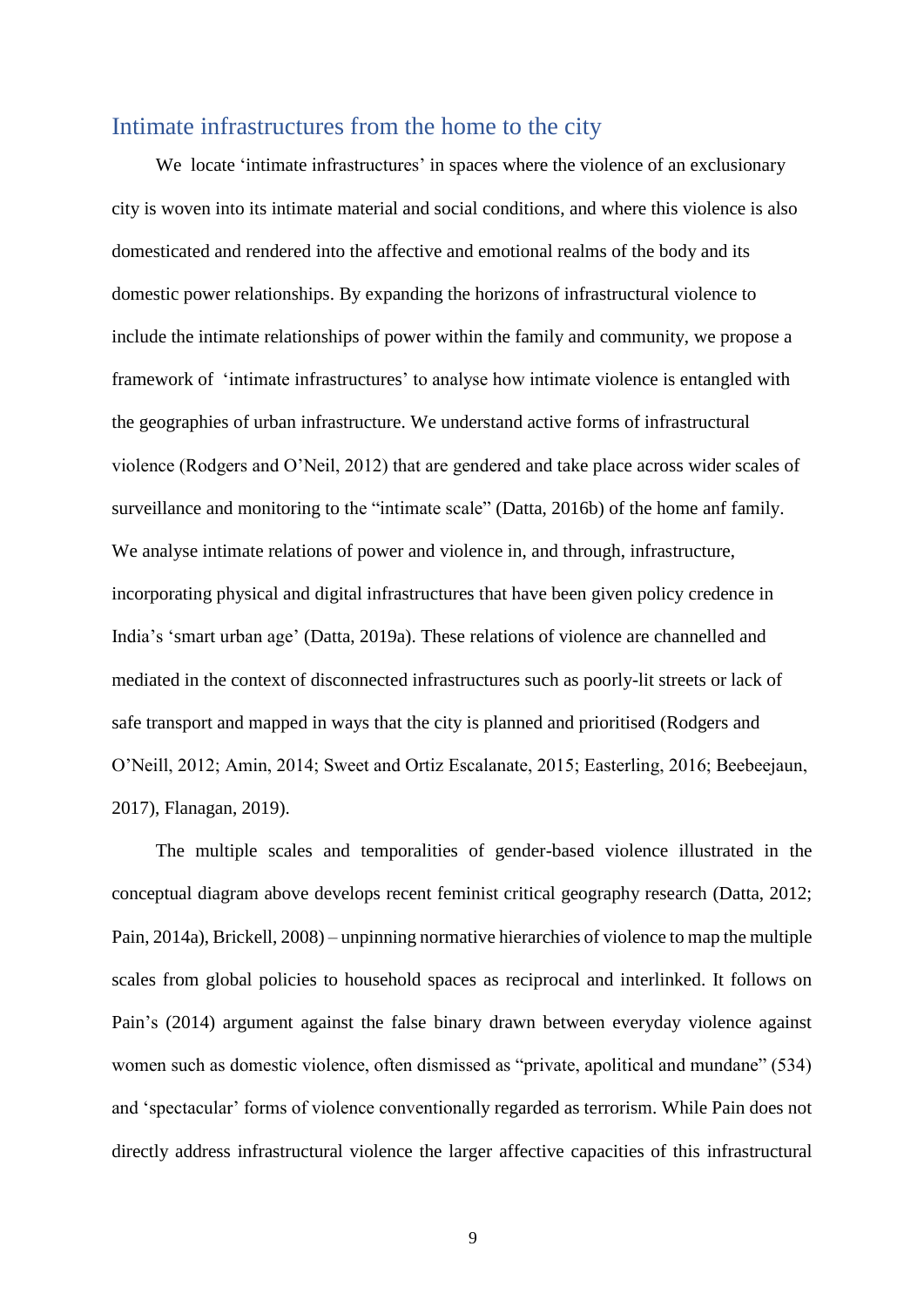violence is a rubric that we argue is also a form of domestic violence and violence against women.

While it is acknowledged that all violence is inherently gendered (Hume, 2009), the gendered specificities of structural, symbolic and direct violence in urban settings and its connections to the intimate scale remains little understood. As Wilson (2015, p. 248) notes, 'Understanding how infrastructures enable or hinder intimacy is a conduit to understanding the concrete force of abstract fields of power by allowing us to identify actually existing systems rather than a priori structures'. As a system of gendered power at several scales, Violence Against Women in India is mainly understood through time-bound incidents and 'shock' events, but this approach fails to acknowledge the long-term impacts on affective, corporeal and intimate lives of those at the receiving end – that can also be understood as slow violence. Gendered infrastructural violence is temporally and spatially modulated – the absence or disconnectedness of infrastructure can reinforce the proclivity to violence. For example, lack of drainage for our participants translated as a form of intimate violence for women participants since they come under increased health risks and well as increased domestic burden of cleaning up accumulated waste. Similarly, the risk of increased violence without public toilets or the fear of violence while waiting for public transport at night, can exacerbate existing gendered exclusions from the public life of cities.

Intimate infrastructures can be examined through the entanglements between structural and intimate forms of power across multiple scales. This means as Wilson (2015, p. 247) argues 'tracing circuits of how pipes and cables embed intimate relations in unpredictable junctures of material and symbolic power.' In making this argument, we have two objectives. First, this problematises normative conceptions of the home as a place of safety against urban violence. In doing so it brings to light the spatial restrictions and time-burdens for women inside the home that are hidden from public understandings of urban violence (Warrington,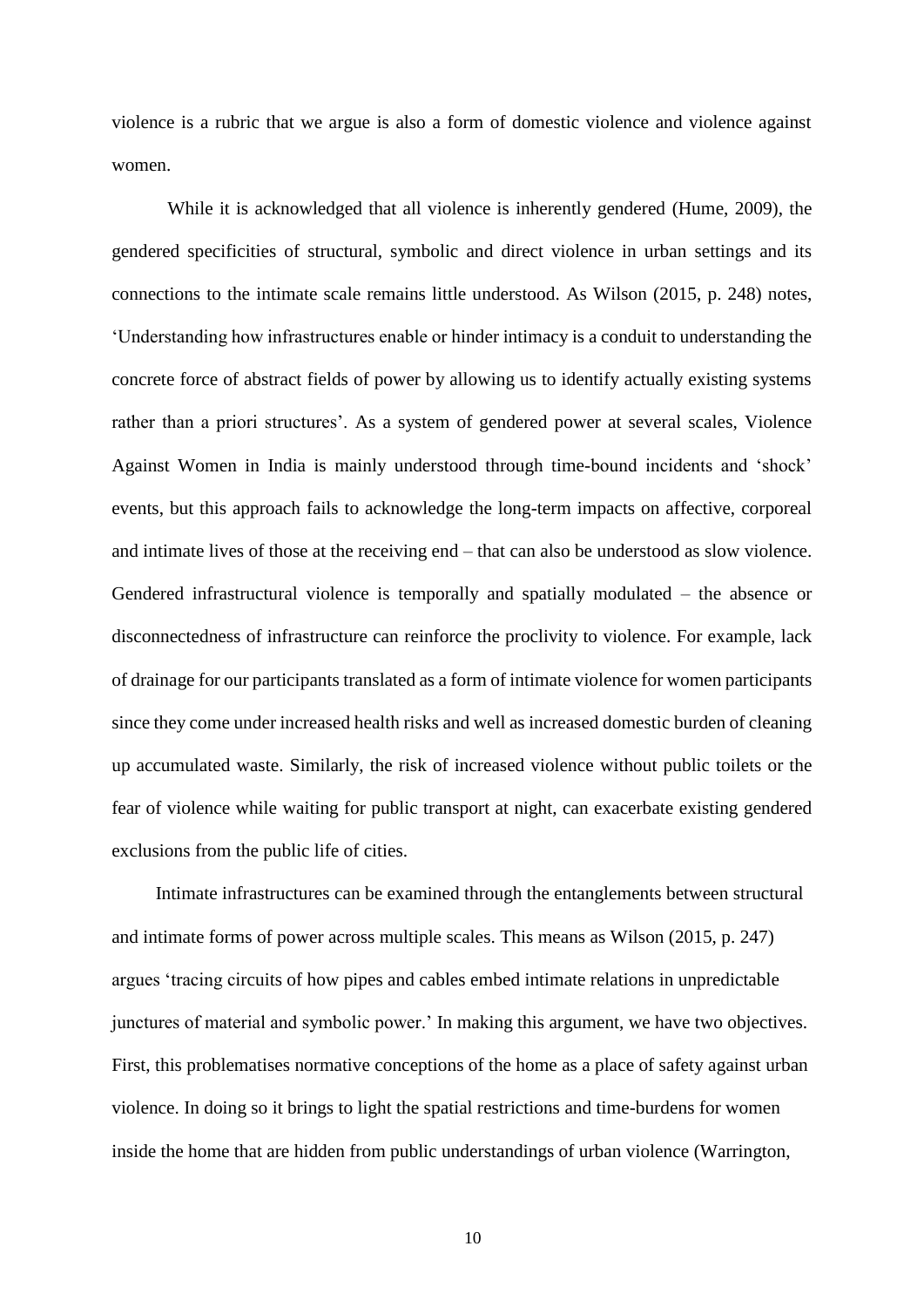2001; Meth, 2003; Datta, 2012). Second, it also problematises infrastructure-based solutions (such as provision of private toilets) that assume its lack to be a source of violence (Datta, 2016a). We suggest instead that infrastructures are invisible – relegated to the "forgotten, the background, the frozen in place" (Star, 1999: 379) – except for those who are denied infrastructure. Thus while the presence of infrastructures might not reduce violence, its absence or disconnecteness certainly increases the risks of intimate and gendered violence. Making visible how infrastructures become entwined with the intimate means considering how violence maintains a continuum from the household through to the public realm. Finally this enables us to challenge the hierarchy of state priorities on violence that are scaled to imply "judgements of magnitude and importance" (Paine, 2014: 544) with terror and conflict relegated to the top of the list.

#### Methodology

This paper is part of an international research project on 'Disconnected Infrastructures and Violence Against Women' across two cities in Kerala, India. This research was supported by a local partner NGO, a well-established feminist advocacy group based in Thiruvananthapuram, as well as a Delhi based NGO focusing specifically on safe cities for women. The objectives of the project was to examine how violence against women were linked to infrastructural disconnectedness or absence from the home to the city. It aimed to also examine the role of technology in understanding and addressing this violence in the context of a turn towards the 'smart safe city' (Datta, 2019b). The methodology was multiscalar. At the city level, it involved conducting interviews with policymakers and town planners creating and implementing smart safe city initiatives and collecting visual data on urban infrastructure via GPS software for safety scoring; at the neighbourhood level, we conducted a series of transect walks, participatory mapping and digital capacity building workshops; and at the household level, we conducted in-depth interviews and mental mapping with women across diverse age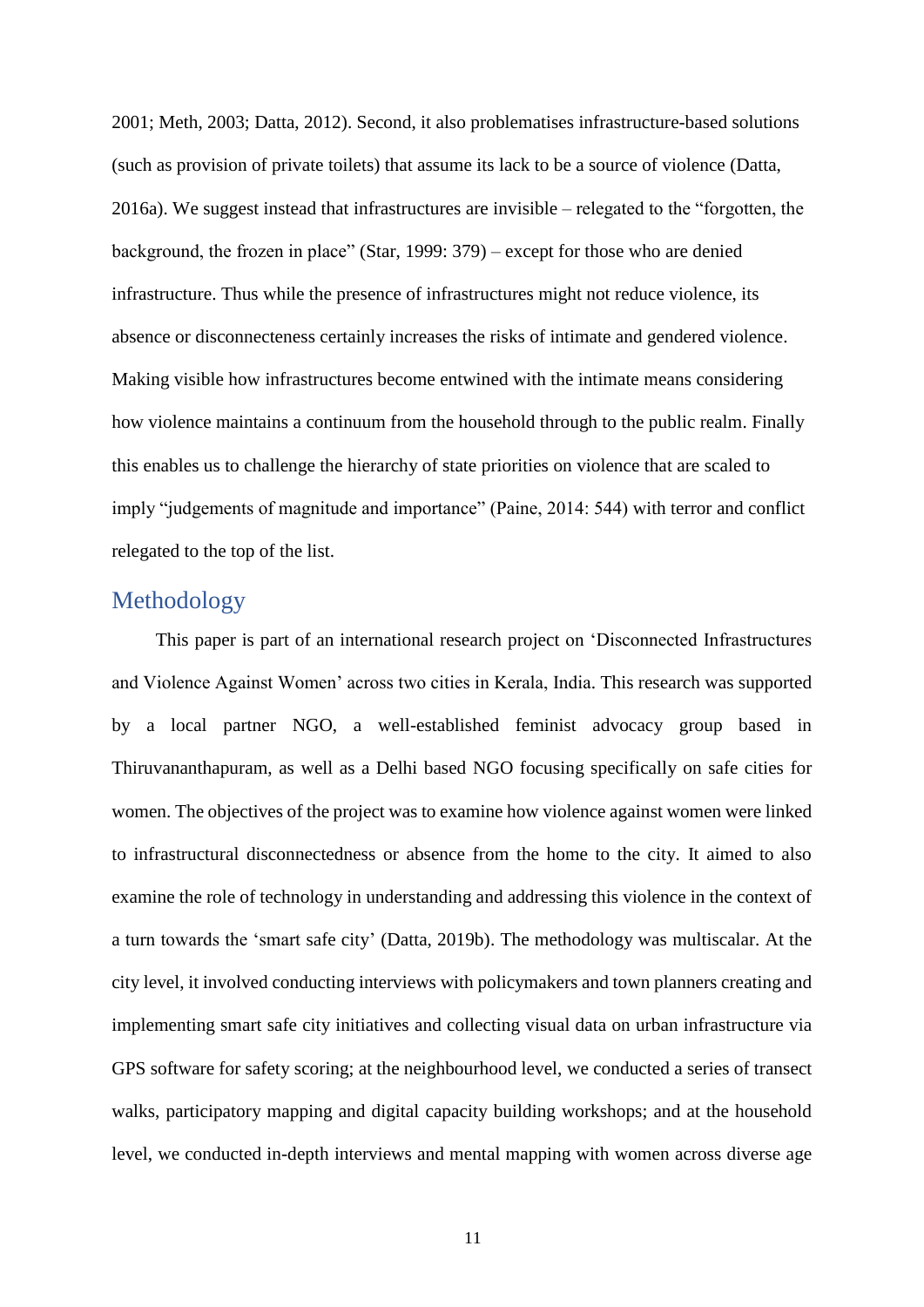groups (20s through to 60s).

 $\overline{a}$ 

This paper is based on the fieldwork in NTL Colony – a resettlement colony within a ward located south of the city centre of Thiruvananthapuram, the capital of the regional state of Kerala. At the time of fieldwork, the ward was run by the ruling Bharatiya Janata Party (BJP) – which often clashed with the political alignments of several residents who were members of the local Communist Party of India (Marxist). An assortment of political symbols of major national and Keralan parties on flags, graffiti and signboards mark the neighbourhood streets, community centres, households and basic infrastructures such as electricity pole, representing both the sociality embedded within material infrastructures and the chaotic and potentially confusing lines of accountability observed for infrastructural deficits in the neighbourhood.

NTL Colony consists of approximately 325 households - a combination of *pukka*, semipukka and *kacha*<sup>2</sup> houses predominantly owned/occupied by Hindu households (the neighbourhood is located next to a significant temple) and a small minority of Christian households. While there is little in the way of available official documentation regarding its origins, according to local stakeholders (including town planning bureaucrats) and resident interviews, we established that the neighbourhood originated in the 1970s as a resettlement colony for Dalits (so called 'untouchable' castes) developed by the municipal government. However, over time, new households belonging to different, historically more privileged caste groups, have encroached the settlement. As one resident and self-styled community leader, Radhika (name changed), a 34-year-old woman who refers to herself as a "social activist without politics" said, "now, there are at least one family from each caste in this colony." We

<sup>&</sup>lt;sup>2</sup> In India, 'kacha' (literally 'unripe' in Hindi) housing refers to housing made of temporary, low-cost materials, versus 'pukka' (ripe) housing which refers to housing constructed of robust, permanent materials.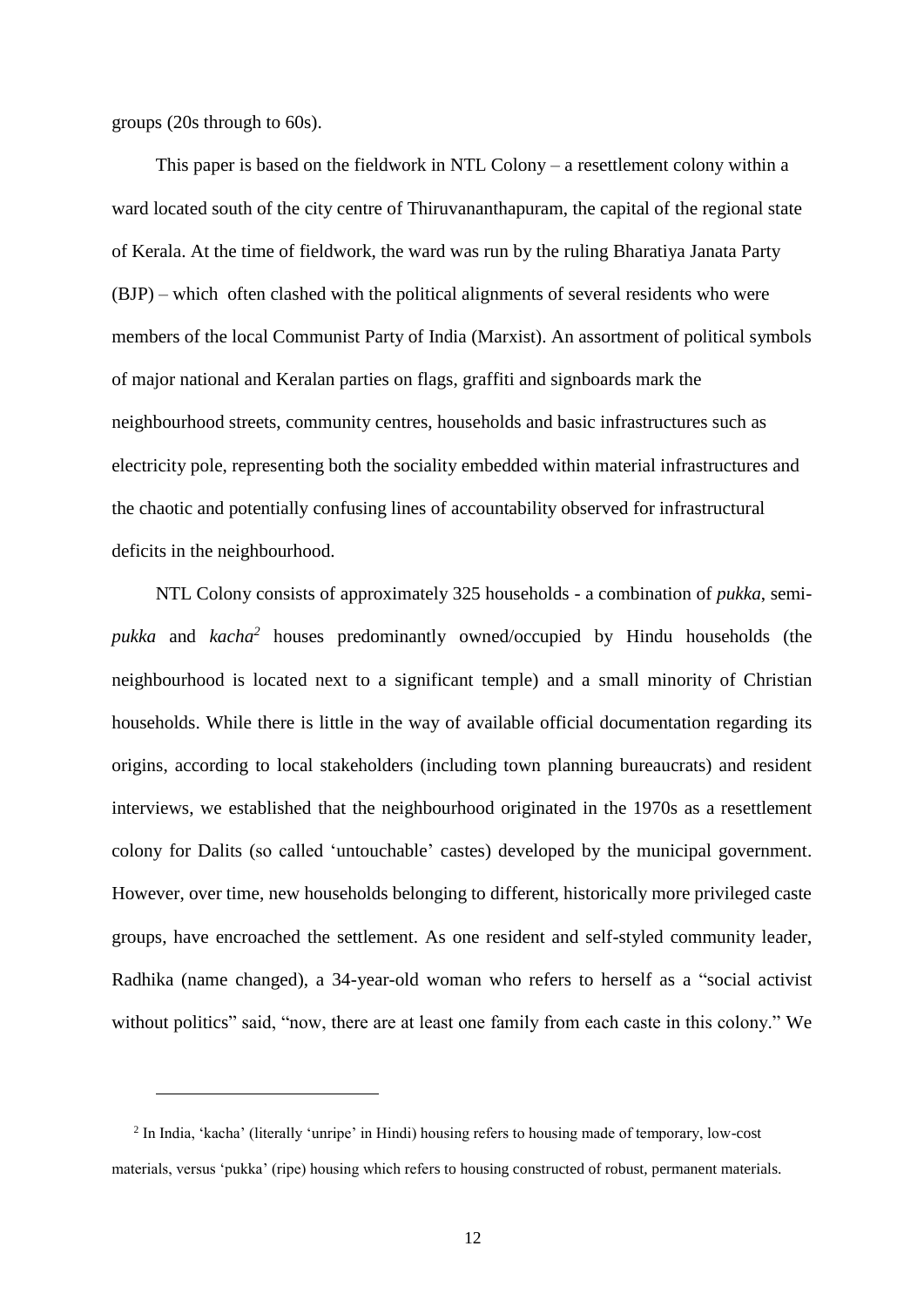interviewed Radhika and 16 other women in NTL colony over four months in 2018. These women were either engaged in unwaged and/or waged labour; most were married but some were also separated / divorced or widowed.

The original colony resonated with a familiar story of resettlement in India's urban history. They were provided unserviced plots at subsidised rates with no connections to urban basic services such as water, sewage, sanitation or energy. After three decades, the neighbourhood still has varying access to private piped water supply, public water taps or drainage. It is located by a public pond, established in the pre-colonial era according to local residents, which is now the site of male loitering and therefore considered unsafe for women. The local municipality has also established a library, an *anganwadi* (childcare centre) and two community centres; however, according to the residents they have become sites of antisocial behaviour or lie unused. On the outskirts of the neighbourhood lies an unused bio-gas plant which was supposed to make the community self-sustainable in terms of energy, but as other infrastructures, this is also not maintained and therefore unused.

The fieldwork was a multi-layered undertaking – having to navigate language – and cultural - barriers (see: (Devika, 2008) as well as working with local partners in a multipartner international project context. As a Overseas Development Assistance (ODA) funded project we were also required to produce transformative changes, for which we had to work closely with local partners. This often brought in divergent demands from different project team members – where we had to negotiate between academic, research and development outcomes expected from this project. Facilitating the fieldwork by a South Asian diasporic research associate and Principal Investigator (the latter two unable to speak Malayalam), was a complex task that intersected in nuanced gendered, classed (including caste and religion) relations – engagement with which is essential in ethnographic work (Devika, 2008; Nagar, 2003). We were fortunate to be supported by a local Malayalam speaking research assistant, a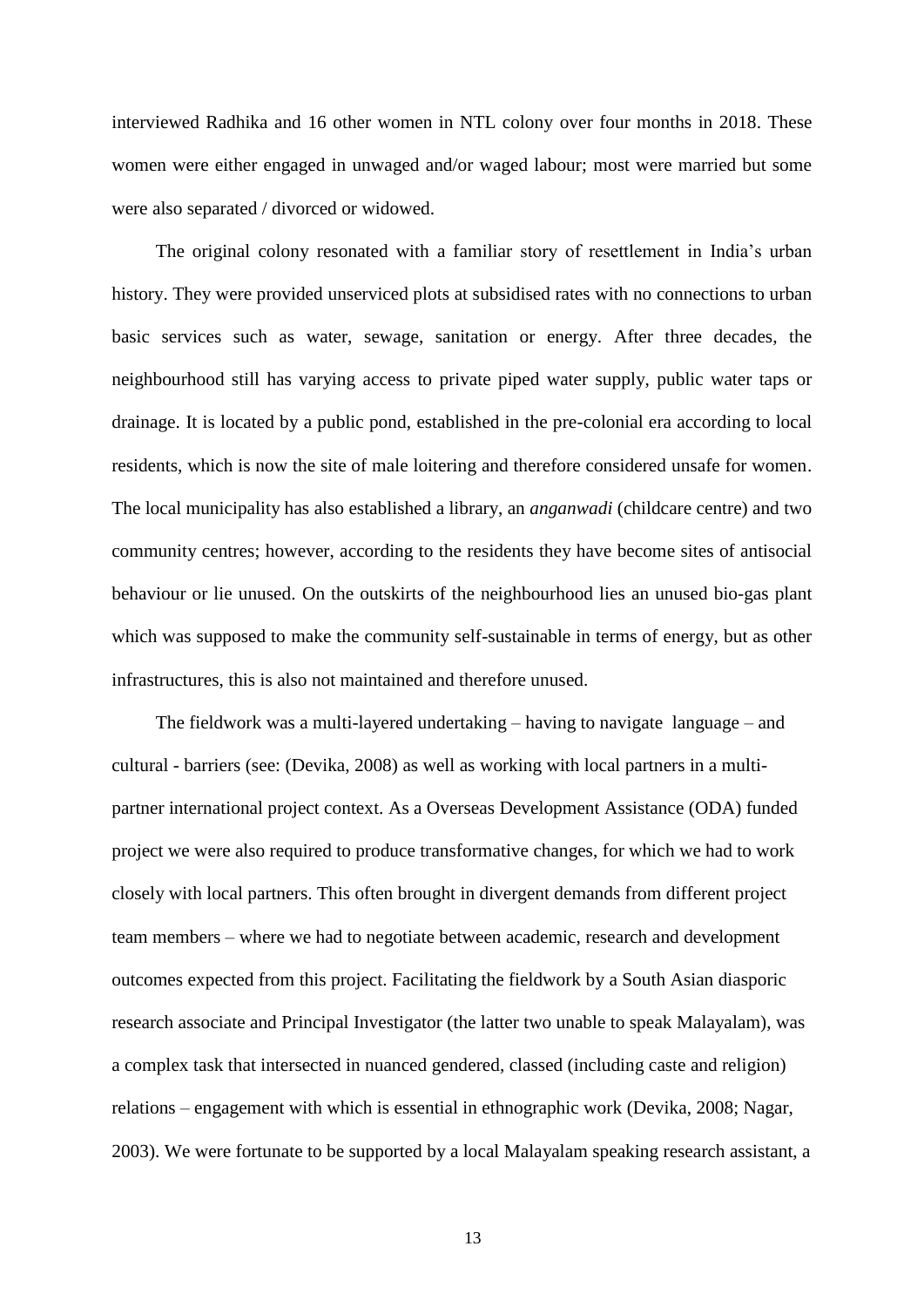PhD student who while familiar with the cultural contexts but as an economics student was somewhat unfamiliar with the qualitative approach of the project. Given this challenge we had to prepare detailed interview schedules and toolkits which we shared with our partners in Kerala who were supervising the research assistant, as well as have regular skype meetings with her as she navigated the gatekeepers and conducted interviews with the participants. In some contexts, these identities privileged us and in others we had to work hard to communicate the purpose of the research to the research partners and participants. Our local research assistant, who grew up in Thiruvananthapuram and visited the site on a daily basis, was often invited to family and social functions and referred to as 'daughter' by the community. This enabled an enriched and multi-faceted engagement with the community through a variety of relational markers. Yet at the same time, being separated by distance, language and context, our UK research team could not respond to some of the pressing demands of the participants which were part of our overseas development commitments. This became particularly apparent during the Kerala floods in the autumn of 2018 when our participants' homes were flooded and our research partners engaged in the widespread relief efforts. Although the academic community in the UK collected funds to assist the relief efforts, as a project team we were largely reliant on our partners to assist our participants. The floods delayed the timelines on the project since we had to be sensitive to participants' emotional and material conditions in the aftermath of the floods. The findings in this paper therefore has to be understood in the context of the huge impact of the floods and therefore the significance of drainage that emerged in all the conversations and workshops thereafter.

# Urbanising the 'Kerala Paradox'

Since the Nirbhaya sexual assault case in Delhi in 2012, public narratives around safe cities and Violence Against Women in urban India have largely focussed on the north of the country. Yet Kerala is a complex state in terms of gender rights and crimes against women.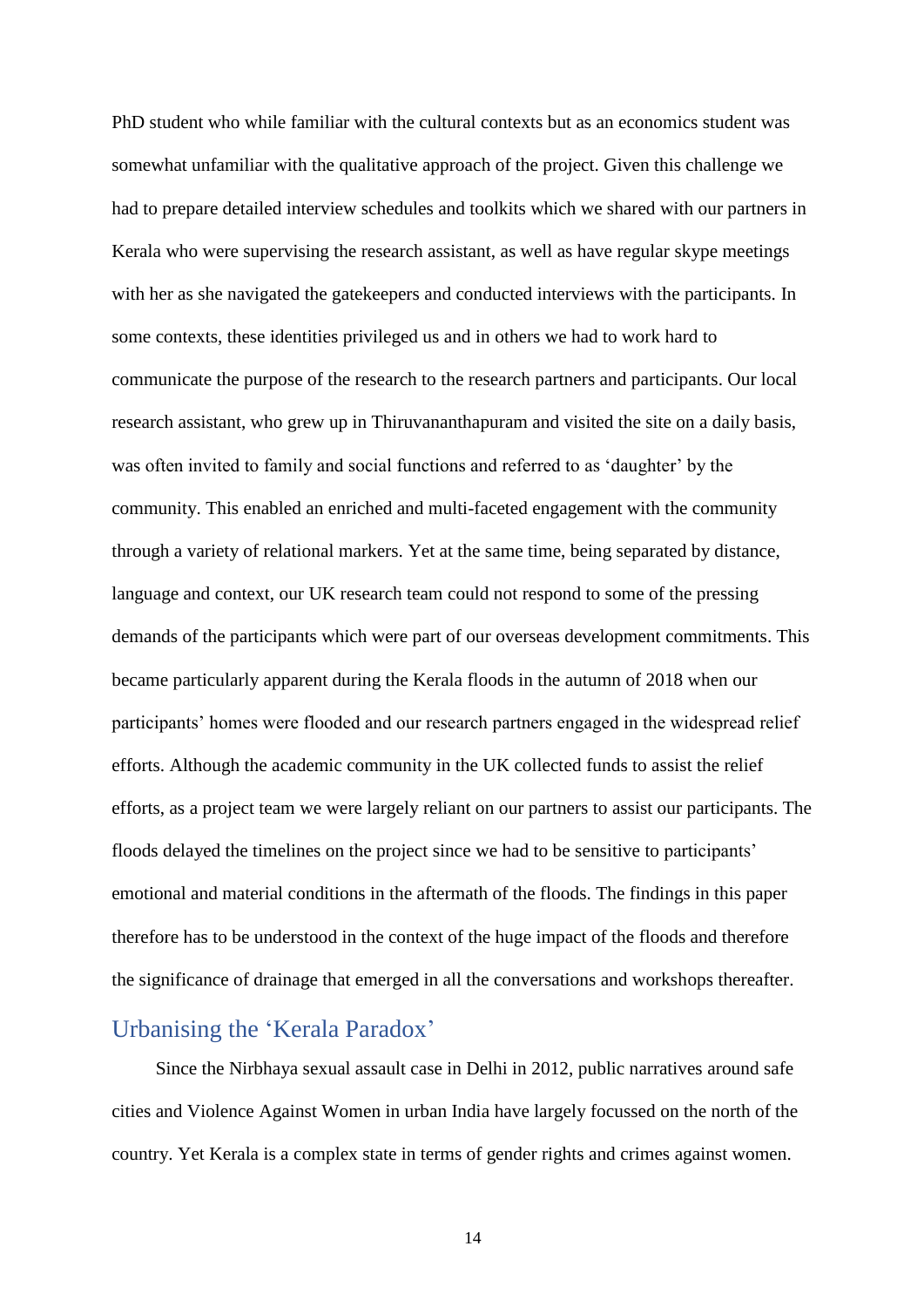The term 'Kerala paradox' was coined in the 1970s to describe the confounding gap between state's low levels of economic development with high levels of social development indicated by a robust public health system, uniquely high female literacy, life expectancy, maternal health and even in terms of presence - it is the only state in India with a higher proportion of women in their population (Ramachandran, 1997; Mithra & Singh, 2007; Devika, 2016). Statistical data based on reported crimes against women show that the VAW is widespread across Indian states (NCRB, 2016), among the highest of which is the southern state of Kerala – where our research in NTL Colony is based (Mitra and Singh, 2007; George, 2011).

A contemporary "gender paradox" (Mitra and Singh, 2007) recurs in Kerala across multiple contexts – from violence and entrenched patriarchal norms, to low labour participation and restricted political representation despite high indicators for literacy, demographics and 'gender-sensitive' public spending (Devika, 2006, 2014; Williams *et al.*, 2015). This paradox emerges in the transformation of matrilineal traditions in parts of Kerala's population towards more traditional forms of "colonial-postcolonial patriarchal norms" (George, 2011: 304). It becomes particularly significant in the context of Kerala's favourable female population ratio and widespread political mobilisation among women in low-income contexts with limited access to a range of citizenship rights – including access to functioning infrastructures, substantive political representation and labour rights and opportunities (Mitra and Singh, 2007; George, 2011; Devika, 2016). Yet despite placing a women's collective – Kudambasree<sup>3</sup> - as the main implementing authority of infrastructure for the urban poor, the programmes have not been able to deliver on participatory objectives

 $\overline{a}$ 

<sup>3</sup> Kudambasree is the nodal agency established in 1998 to take a woman-centred approach under Kerala state's poverty eradication mission and are given the lead on implementing urban housing and poverty programmes in Thiruvananthapuram.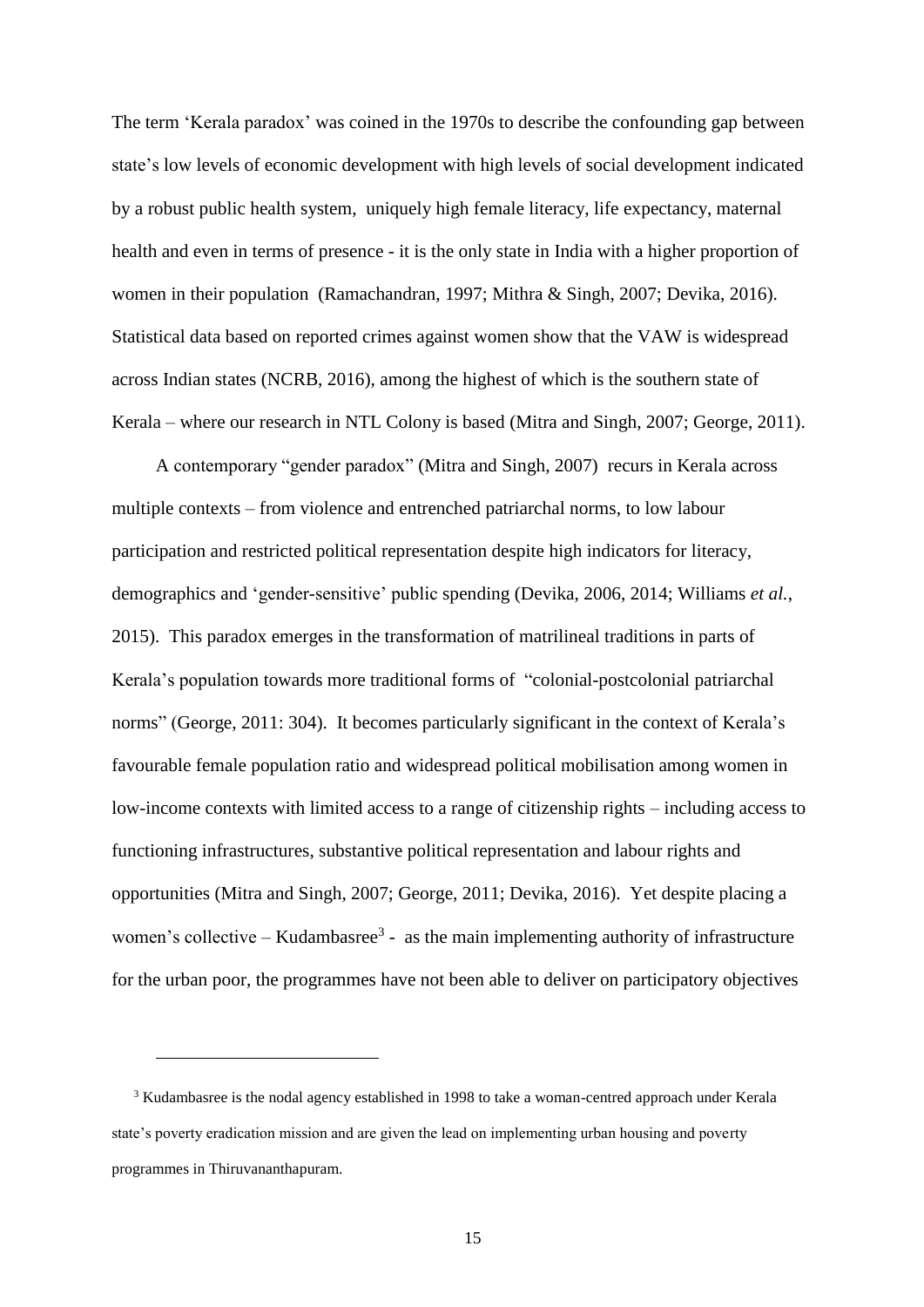and gender inclusion (Williams *et al.*, 2015, 2018). Studies suggest high rates of violent crime against women including domestic violence, dowry deaths, physical and emotional abuse, and sexual harassment spanning private and public space (Panda, 2004; George, 2011). The implementation of 'Pink Police' – an all-female police force have yet to curb crimes against women.

The Kerala paradox is urbanised in the high rate of Violence Against Women present in informal urban settlements where mobility and economic empowerment is limited by lack of infrastructure; male unemployment is high and alcohol abuse – often attributed as the cause of rising violence – is rampant (George, 2011; Devika, 2016). Political mobilisation around infrastructure deficits – mostly in the form of community petition and municipal visits – is routine and familiar in the lives of women in NTL Colony. These "domestic publics" (Gupta, 2018) where affected communities gather to demand everyday public resources, nevertheless fail to access direct routes to citizenship accountability. A detailed account of the opportunities and limits of political feminist mobilisation through multiple types of material, bureaucratic and social infrastructures in the municipality of Thiruvananthapuram that speaks to Kerala's broader historical context goes beyond the theoretical scope of this paper. However the accounts of intimate infrastructures in this paper illustrate histories of "slow" infrastructural violence that spans generations, despite the same community members frequently visiting the local municipality and engaging in political protests from time to time.

The Kerala paradox is further urbanised in a context where Thiruvananthapuram was nominated under the national 100 smart cities programme whereby a series of technological 'fixes' were planned to address safety concerns directed at Violence Against Women (VAW). These included introducing wifi hotspot facilities in bus stops, upgradation of public toilets, installing water ATMs, creating a 'safety corridor' between two women's colleges in the city centre that would be fitted with CCTV cameras, rest stops and public toilets; and last-mile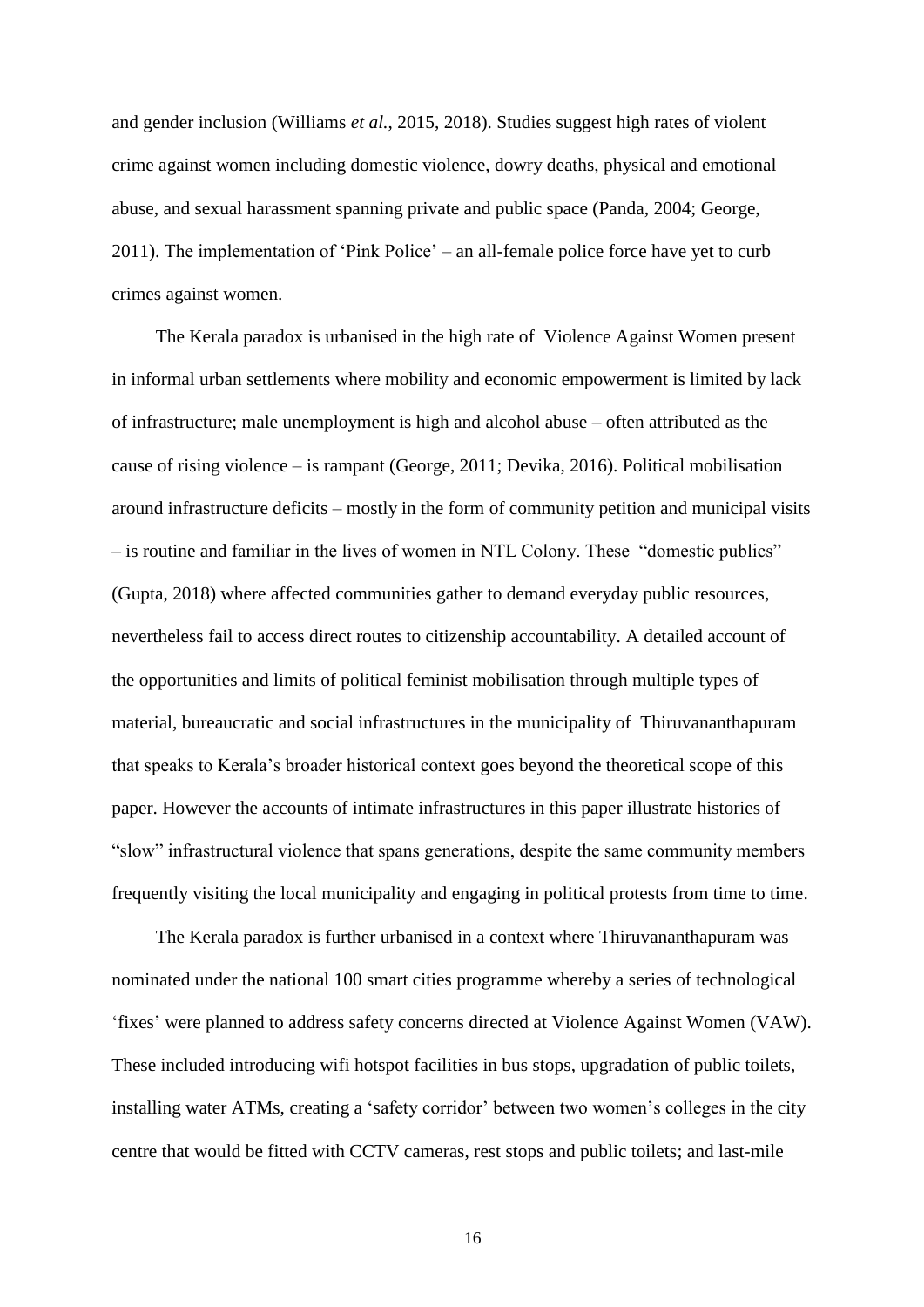connectivity using e-rickshaws, bike sharing pods and taxi stands. These have largely been ineffective – first, because most of these are not maintained even if some rudimentary implementation has taken place. Second, the scale of these interventions (eg safety corridor) is too small to make a difference in the everyday lives of women in low-income colonies who live in the margins and do not move between women's colleges. Finally, in the context of smart cities, digitalisation is seen as a fix for infrastructural activities ie. travelling to work, returning home safely, lodging a complaint to the municipality, finding healthcare or livelihood opportunities and maintaining social ties. In order to be transformative, the smart city requires its citizens to use infrastructures of communication such as smartphones and mobile internet. However, resources to purchase appropriate phones or the capacity to use these are largely absent among those living in peripheries and intersectionally disadvantaged such as the women of NTL colony. Women in the city thus face multiple infrastructural exclusions that persist despite Kerala state's commitment to gender equality, infrastructure upgrading and participatory planning.

# Intimate infrastructures of the body

The history of NTL Colony has been marked by a 'slow violence' (Nixon, 2011) of accumulating waste with each generation. When the colony was set up, there were no drainage facilities, therefore each household built ad-hoc drainage systems from their homes to the streets. As a result they face regular blocked drains and accumulated waste that swell and ebb each year with the floods and droughts. In particular the incessant rains and floods during the 2018 monsoons brought to light the precarious and disconnected nature of the infrastructures that participants endure on a daily and seasonal basis and the inherent violence that this endurance entails.

Infrastructural breakdowns revealed the intergenerational persistence of poor sanitation infrastructures and continued denial of state recourse or accountability. The absence of mains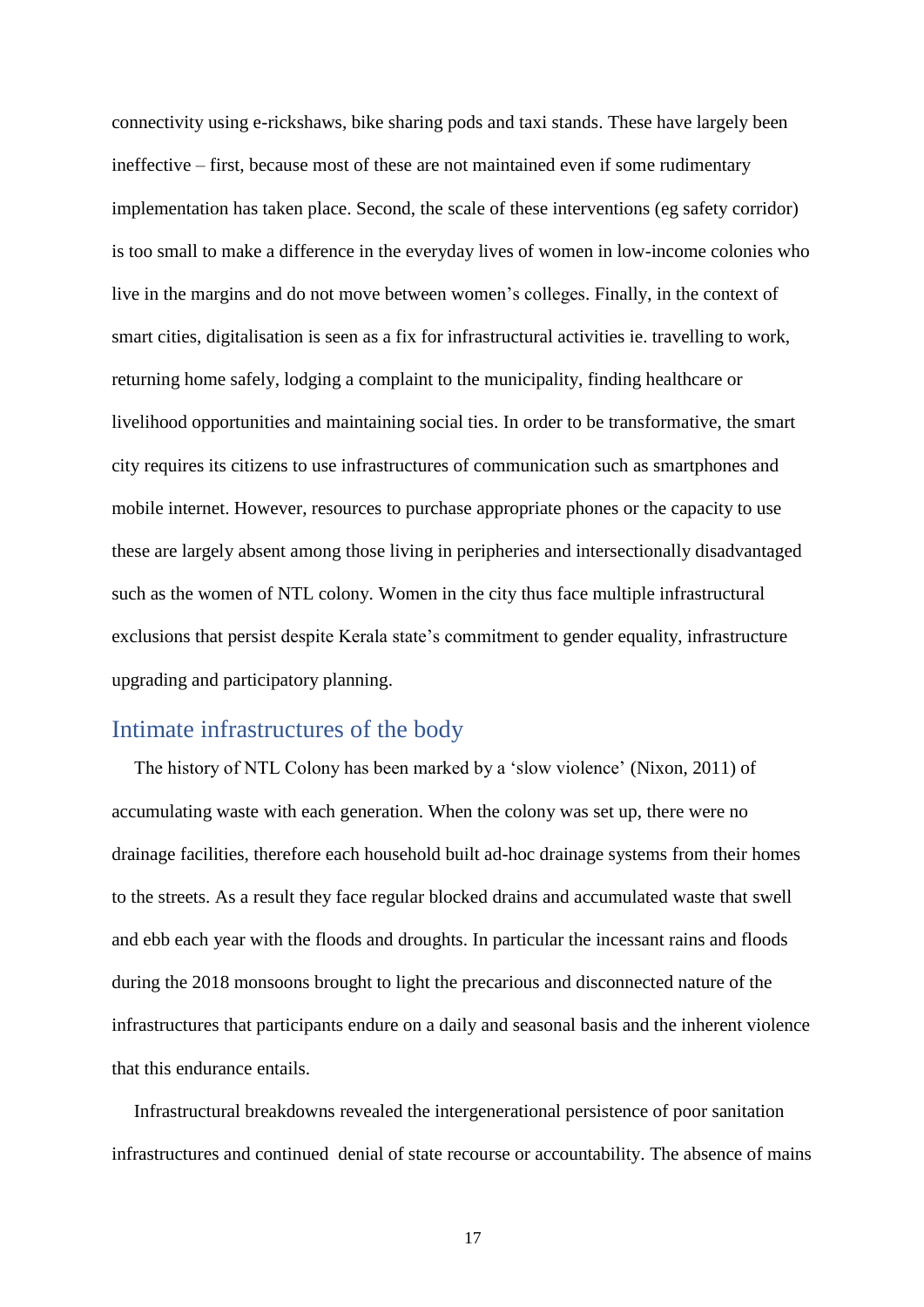sewer connections in the houses for example meant that they relied on pit latrines that swelled and overflowed during monsoons and often contaminated the water supply leading to diseases. This revealed an intimate violence in reinforcing gendered power relations; women's bodies were made vulnerable to multiple forms of health risks, infectious diseases; their lives are burdened with increased social reproduction and care duties in the face of accumulated waste and infected children alongside continued domestic violence from male partners who enforce such duties.

> *Even though there is sewage system here, many of the houses here do not have toilets with proper septic tanks. In many households, pits are dug to be used to dump the toilet wastes. Once the pit gets filled, they dig another pit somewhere else. It is fifth generation* [living here] *now… Most of the households do not have any place to dig any more pits.* (Radhika, aged 34)

Typically, it is the women of the household who bear the responsibility of locating, rationing and 'digging' up space for waste disposal, extending spatially the intimate household domain and and temporally the amount of labour, exposing them to risks of corporeal violence, and constituting structural and symbolic violence. The role of infrastructures is highlighted here in its reinforcement of gendered power hierarchies in the intimate scale (Datta, 2016; Sabhlok, 2017; Truelove, 2011).

> *We live atop all this garbage. At night, snakes come, millipedes come, worms come. We haven't cleaned the drains. When we do, so many drain worms come out of it. This is the living condition, water gets stagnated in the drain, one doesn't get sleep at night, there are snakes that sneak in and stay here and there. Even if we go to the toilet, this is the situation.* (Kamala, 50s)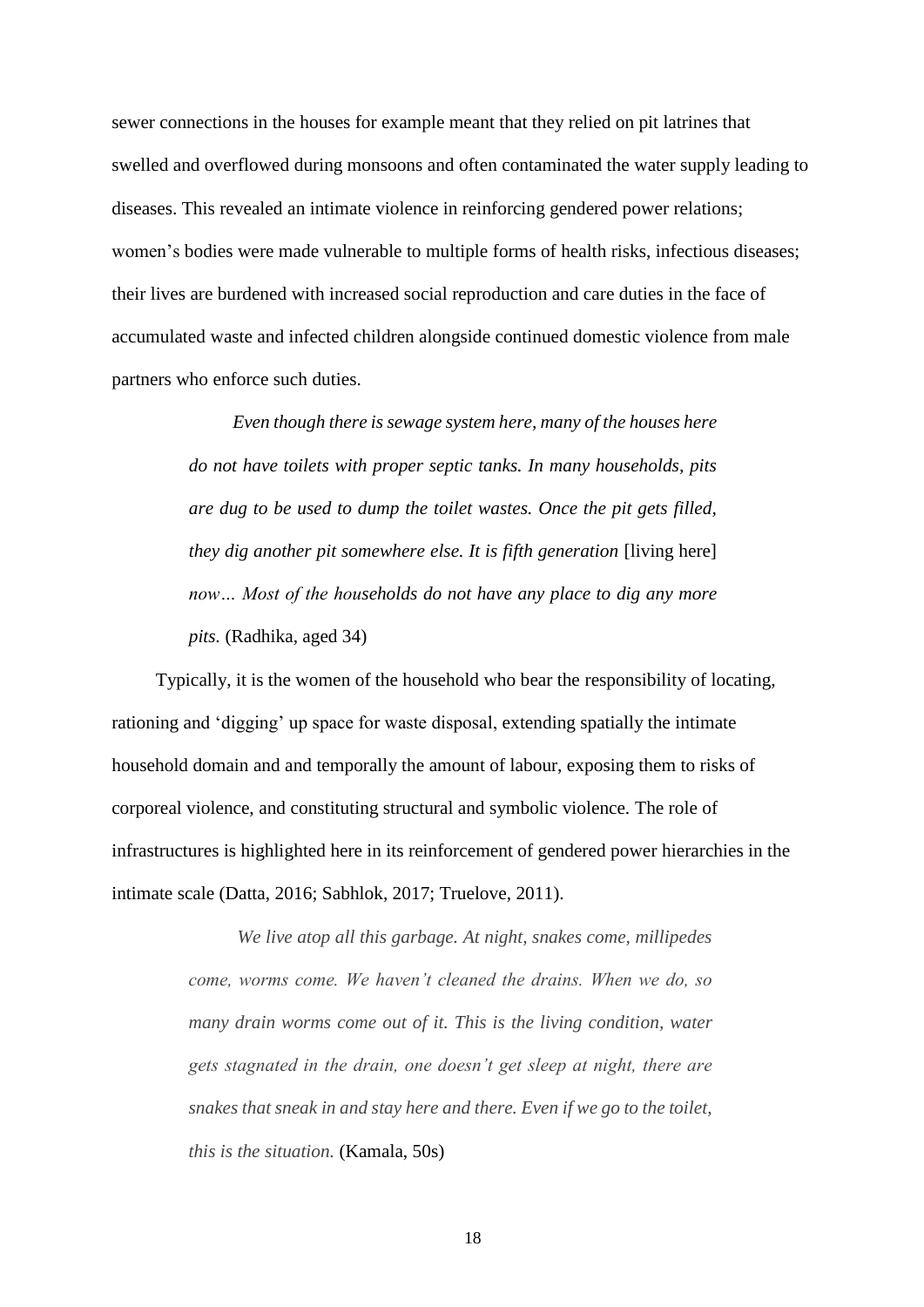Here, material infrastructures constitute the underlying structure of Kamala's and her neighbours' houses and streets, drawing in violence that is at once structural, symbolic, and immediate and intimate. Even subterranean infrastructures (such as pipes and drains) become visible for low-income communities through their attendant parasites. This viscerality marking the "developed from the undeveloped" (Wilson, 2016: 271) spaces within the city. A continuum (rather than hierarchy) of violence plays out from the structural to the intimate, across temporal (both continual and sporadic) and spatial (confined and mobile) scales (Pain, 2014; Davies, 2018). Other infrastructures such as household toilets wield intimately violent impacts, not only in their material absence or in inadequacy within NTL Colony but in social ways, such as rupturing gendered norms and barriers regulating intimacy such as privacy, menstrual health, shame and propriety (Wilson, 2016; Gershenson & Penner 2009; Jewitt & Ryley, 2014). The embedded patriarchal norms which reinforce these infrastructural 'deficits' are nonetheless internalised by participants as gendered 'burdens' to endured through sacrifice.

> *Here, all women go to work normally, men are unemployed, it is the women who give them money for food and to use drugs as well, some of them go and suicide, but none, see if people don't sacrifice their lives, no society changes for good, but no one is willing to sacrifice their lives […] The centre of a home is women, if they are good, then everything is good. (Renuka, community leader and tutor, 34)*

Burden and "sacrifice" are ascribed to accepted gender norms as much as it is to infrastructure. While infrastructures can often feel like a burden, participants also note that their gendered role is in making a sacrifice. Such norms are dichotomised between exigencies to mobilise beyond the home to engage in paid labour to sustain families, and the firm emplacement of women at the core of social reproduction labour within the home. This is another scale of the Kerala paradox, where women are both the active economic agents in the home but remain spatially and socially confined and restricted within the household domain because of their social and infrastructural burdens.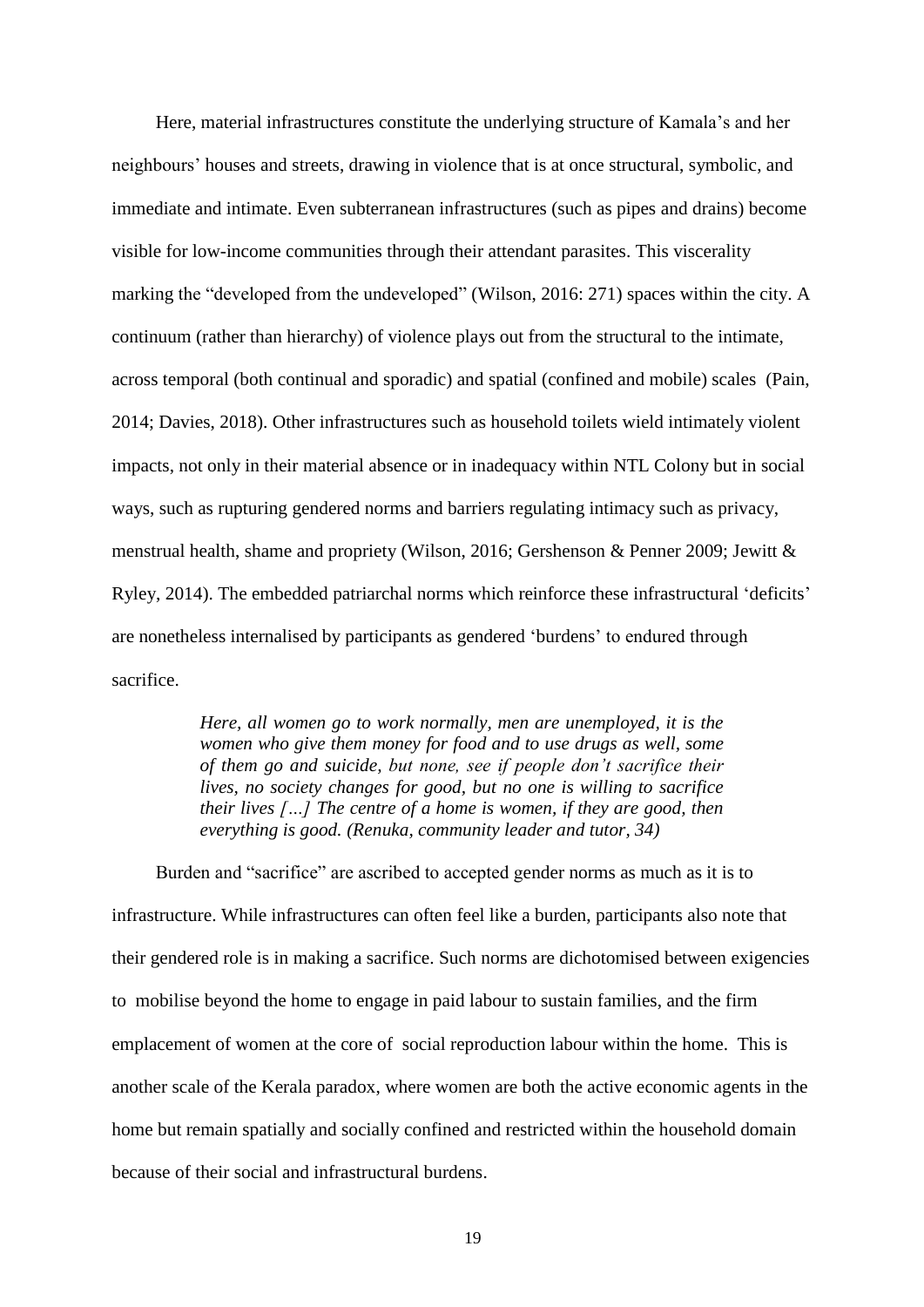Sexual assault and varied forms of gendered violence unfold beyond the slow and intimate infrastructural violence of swelling and overflowing drainage systems. The affective and corporeal nature of broken infrastructures are directly experienced when a faulty door lock or an opening in a wall provide points of entry for male intruders. Narratives of intimate violence experienced by women in the neighbourhood are frequently based on such encounters where physical barriers are breached. Yet for participants, its normalisation and routine trivialisation is marked by laughing it off. When asked about public safety, harassment – from verbal to physical - and other forms of structural violence (from police, for example) participants referred to these as ordinary occurrences, hardly deserving of note or attention. They seemed surprised that we had several questions around domestic and physical violence in the home – something that they deemed as ordinary and regular feature of their domestic life. Sarina, a woman in her early 60s, Sarina, who helped to run her family's roadside food stall attributed domestic violence solely to alcohol abuse rather than to a pattern of gendered misogyny and ruthless power.

> *See, they are mostly drunk, and they [men of the household] come and ask, 'Why haven't you bathed the children, or didn't you wash clothes, why are you with friends even after I come back.' When they say some things and there are differences, small fights break out - then the woman shouts back too, she answers back saying 'I was talking to my friends, you have friends whom you drink with, why can't I have them?' Then these men get provoked here.*

> *[…] What is inside them, and the thing inside their bodies is different right? It's alcohol.*

The regulation of gendered household and care duties – including that of managing waste accumulation – is enforced through domestic violence, even in the face of verbal resistance from our participants. Simultaneously, though gendered power relations are questioned, critiqued and resisted, the widespread abuse of alcohol (and illicit substances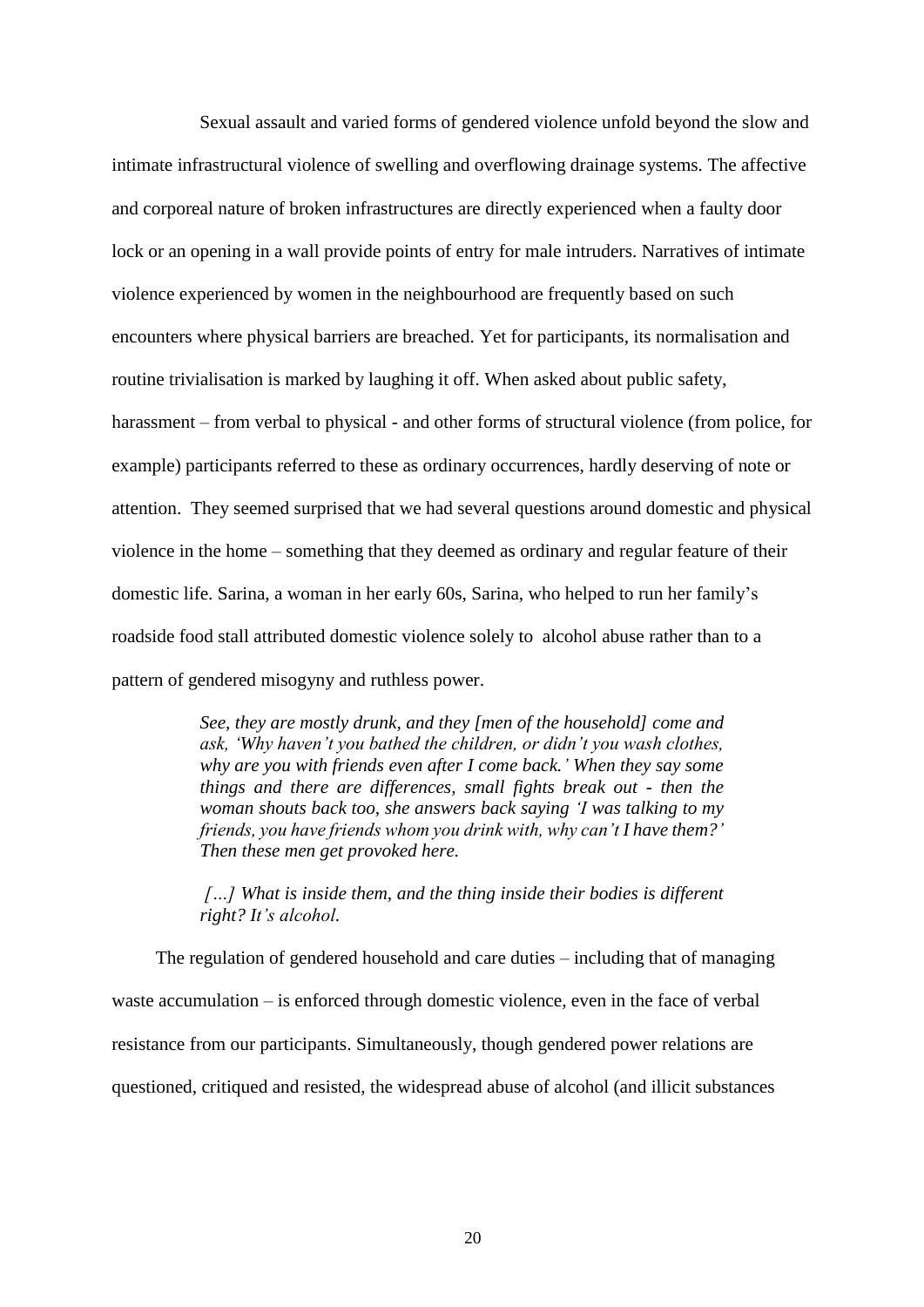among younger men) are often publicly sanctioned<sup>4</sup> as 'normal' male behaviour in NTL colony. Substance abuse is perceived as an intimate invasion of male bodies that render them incapable of making a judgement on moral or ethical grounds. This locates intimate violence not in gender power relations, rather in substances literally – 'inside their bodies'. The elision of private and public gendered space is represented in the domestic impacts of publicly sanctioned substance abuse, prevalent not only in NTL Colony but across lowincome communities in Kerala (Devika, 2016). Alcohol abuse in particular is seen as the responsibility of the state, rather than the individuals perpetrating violence in homes and in public spaces. As Beena, in her mid-40s went on to provide more detail on the influence of male alcohol consumption on households and in specific neighbourhood locations.

> *Alcohol is the biggest problem- at home, in society, in public places, be it any issues, it's the first problem, the government should take initiative […] Near the library- there is alcohol problem, they hide and drink in these places- basically the biggest problem is alcohol.*

> *…there is a community hall, it lies deserted as no activities take place there, even though it was built thinking it will be active, it remains shut. There boys who take marijuana or arrack [moonshine] assembles and drinks."* (Vaneetha, 40, cleaner in a hostel)

Although the link between alcohol abuse and domestic violence has been well-evidenced in the literature (WHO, 2006; Jayne and Valentine, 2016), Beena's narrative highlights that this linkage is not only confined to domestic abuse but spills onto public spaces in the neigyhbourhood and subsequently the city. Alcohol abuse affects each male generation in specific ways according to the participants – fuelling domestic violence perpetrated by older men, and when combined with a cocktail of pharmaceutical drugs, fuelling public perormances of sexual aggression, assault and stalking among local unemployed youth.

 $\overline{a}$ 

<sup>4</sup> The state of Kerala has shifted between the prohibition, regulation and licencing of alcohol sales,

distribution and consumption in the past two decades.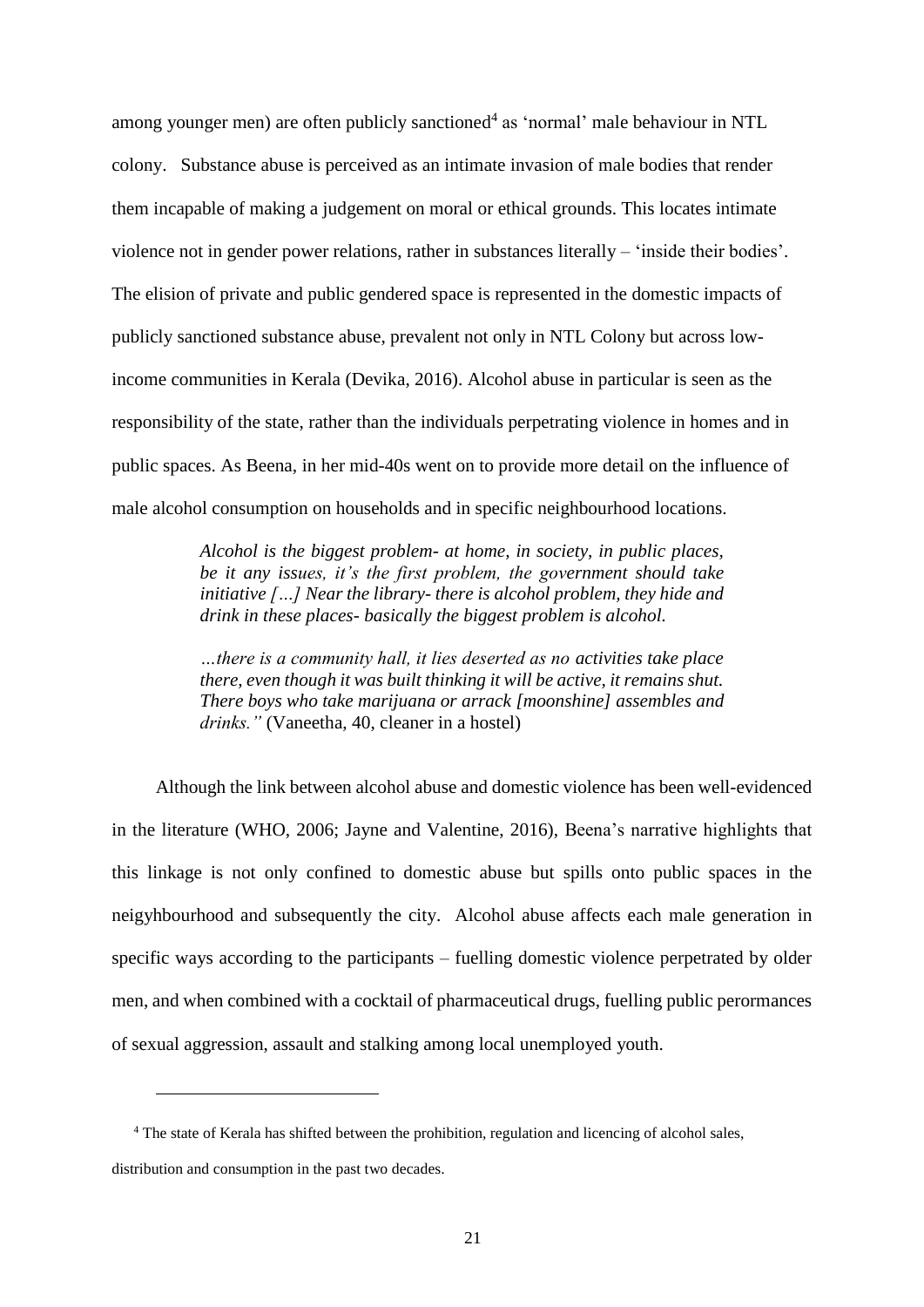*The bigger problem is that these boys do not do any work. They sit around doing nothing, with other young boys, and that spoils them as well. They tell them the wrong things, make them do drugs. I heard that there are some injections available for that nowadays [referring to intravenous drug use].* (Sanjana, community activist, employed in a hospital canteen, mid-40s)

Municipal infrastructures such as the library, the community hall, the public pond and other community spaces in the neighbourhood are gendered by the presence of men across all ages, engaged in illicit and antisocial behaviours, namely alcohol or substance abuse. In the participant narratives, the very areas where local infrastructures and resources are located in the neighbourhood, are claimed by men and rendered 'unsafe' or inaccessible for women. These infrastructural spaces are therefore sites of intimate violence and experienced as extensions of the domestic violence they experience from fathers, husbands, sons and male in-laws at home. A phenomenon of drug use is described as affecting the youth of the neighbourhood – attributed to the influence of local politics, the influence of digital technology or as disenfranchisement ascribed to male youth groups. In this way, both domestic and public infrastructures become intimate in their relationality with male social behaviours that emanate from the home, and by extension, the threat of gendered violence to women's bodies from the home to the city.

## Intimate infrastructures of the city

Urban infrastructures remain consistently gendered and differentiated in stateprovisioned services, as they are in the urban peripheries and neighbourhoods such as NTL Colony. These intimate experiences of violence are differently assembled in the city – mainly through the location of street lighting, public transport, public toilets and the temporality of gendered presence. Verbal, sexual and structural forms of violence are enabled and embodied in infrastructures of mobility – such as public transport or walkpaths where they are continually affronted by sexual harassment or assault. This produces an enhanced fear for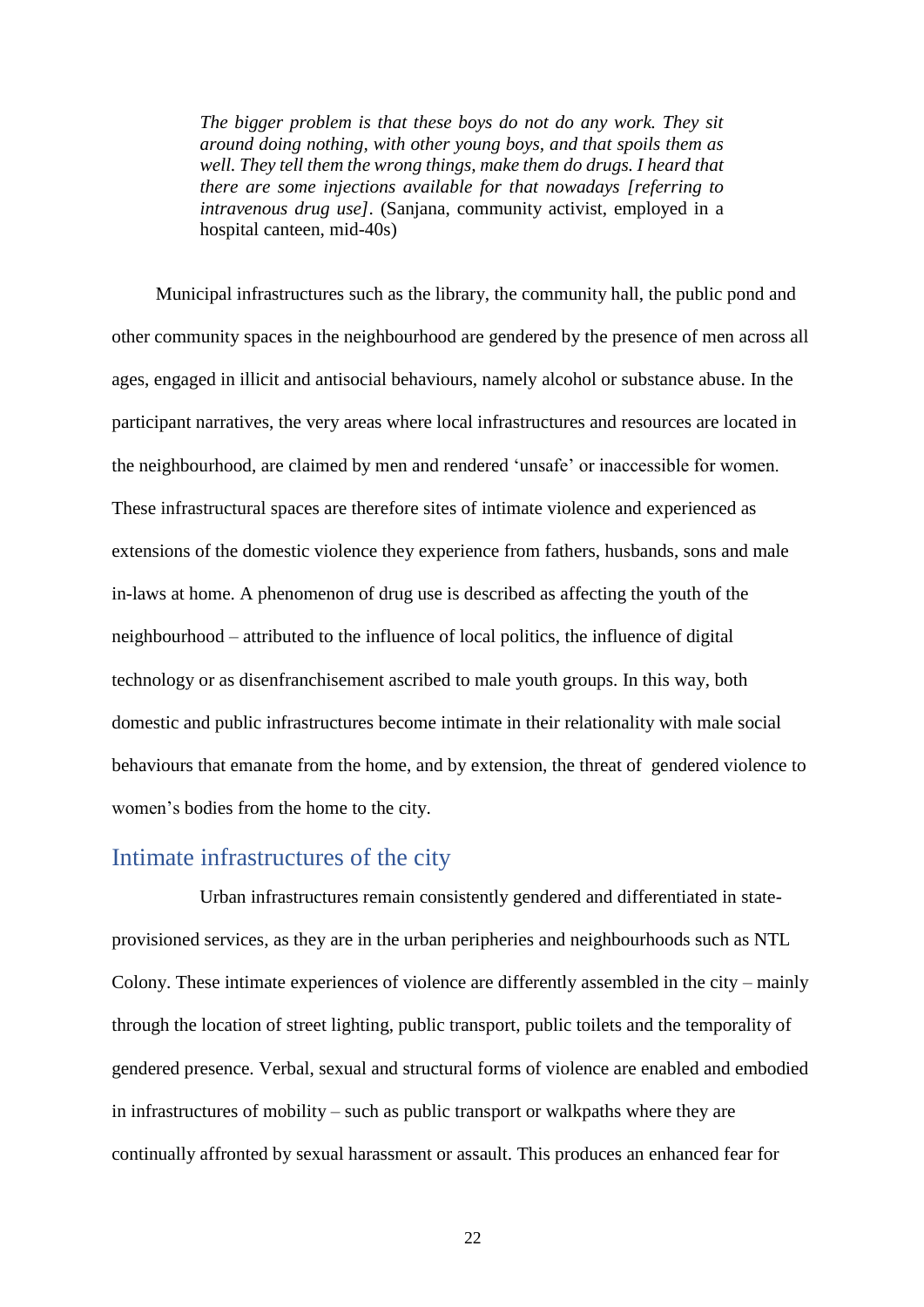their own safety as well as anxiety is staying outdoors after dark, particularly in the context of poor lighting and lack of police surveillance. These intimate experiences of public infrastructures reinforces the notion of violence as analogous to the everyday regulation of women's bodies through temporalities and spatialities of access, connectivity and safety in the city.

> *Women's toilets would be in such isolated corners in the city that on the way to it, one can get harassed. In other places, the toilets are right in front of the bus stops [where there are men standing] and so on. Women have this problem of hesitating to go inside the toilet when there are men. […] There is no light on the way to toilets, and they hesitate to go. This will lead to health problems, there is no need for all this. It is the most natural thing in a human, everyone knows that a woman needs to pass urine in so many hours - so why hide it in some corner then?* (Deena, 34 years unmarried community activist and dressmaker)

The absence or inadequacy of public toilets for women is an intimate form of violence experienced throughout the city. In public spaces, such as the bus stations that Deena describes, toilets become inaccessible to women and girls due to their isolation and infrastructural inadequacies (cleanliness, lack of lighting, lockable door, running water). This too is a form of slow violence, where women who have to go to work in the city increasingly find themselves waiting for hours before using safe toilets and running risks of urinary tract infections, and other related diseases. Over time, participants note that working women contract infectious and water-borne diseases in the city. Restrictions on the mobility, health, bodies and rights of women, perpetuated though internalised patriarchies do not always have immediate markers of spectacular urban violence such as sexual assault. Yet over time, the accretionary nature of everyday micro-violences produce wider and long-term gendered exclusion from the public life of the city.

Deena's narrative also highlights the faultlines in the normative urban planning ideas of public safety as citizen surveillance through 'eyes on the street' (Jacobs, 1961). Designing for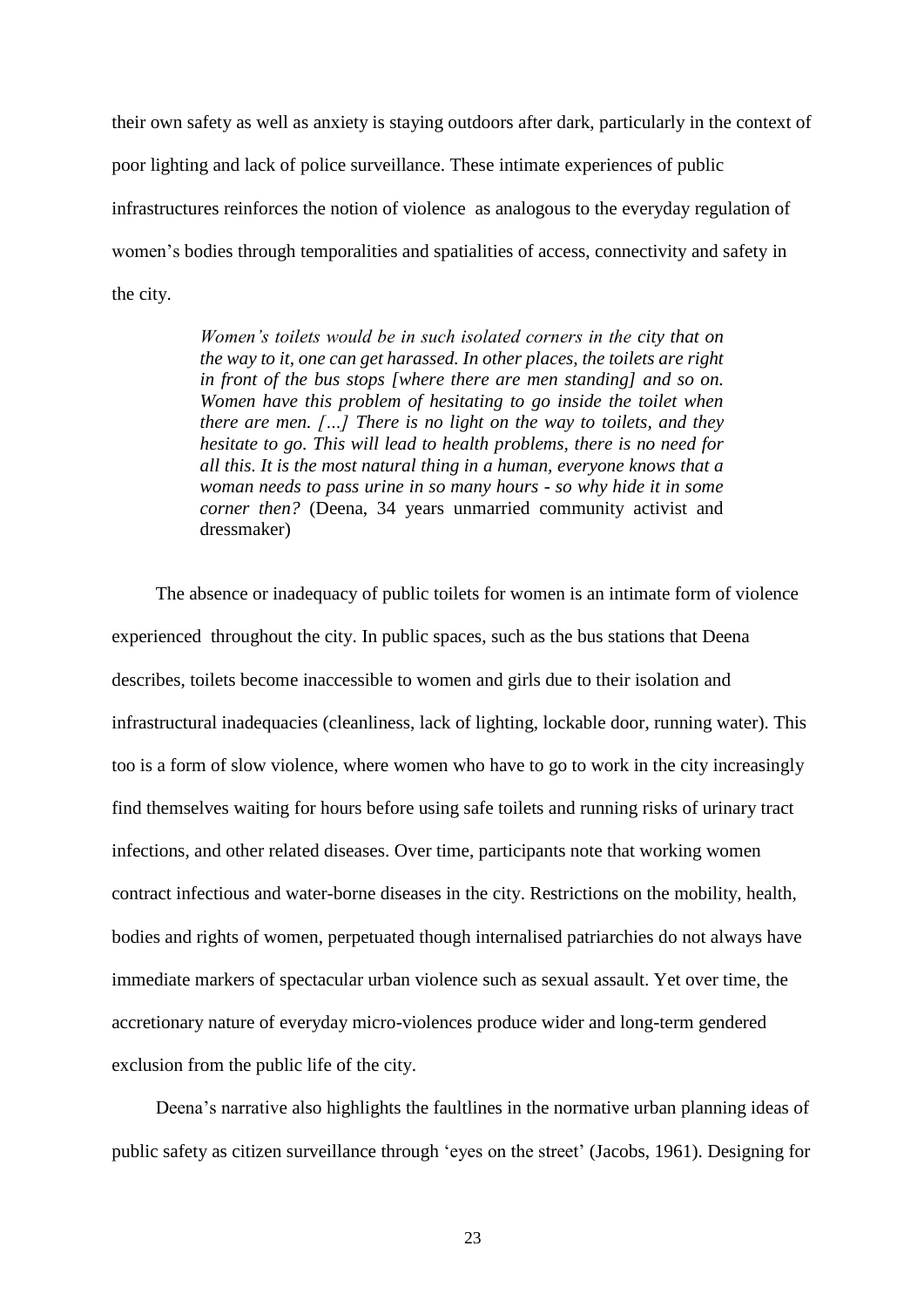public safety has relied upon practices of placemaking that construct crowded public spaces as safe, and inversely deserted spaces with 'unsafety' and risk. Participants suggest that such simple connections are deeply problematic since crowded public spaces are often largely defined by male presence, particularly in confined areas such as public buses. These findings further trouble notions of 'crowded' spaces as inherently safe (Whitzman, 2007).

> *When we enter the bus, the men, including young men the age of our sons come and stand near us. Initially I keep quiet because there is not much space and I do not want to make an issue. But they keep inching closer, and then they feel us up from behind, that's when I get angry…because they behave in this dirty way. [..] When I stare at them, they behave as if they do not know anything and move away a bit. After that, they move close again and repeat the same behaviour. [..]But when I protest, the other women and people in the bus give us condescending looks.* (Sanjana)

Bodies are jostled, shoved, grabbed, pulled in public spaces – both within and while

waiting for public transportation, reinforced by societal gendered norms of feminine passivity and pacificism. Yes while the absence of infrastructure was seen as intimate violence, even in the presence of infrastructural services such as street infrastructure, the presence of men turned this into an unsafe space. As Deena noted, "Light? There is light installed very recently. But the men are more comfortable drinking under the light." Similarly while the lack of police presence was seen as a problem, particularly in the post-Nirbhaya context (Datta, 2018; Vishwanath and Basu, 2015), policing infrastructures themselves, including the Kerala state 'Pink Police' programme, are seen as redundant and disconnected from intimate lived experiences of the women.

> *There are separate police for women alone, […] There are so many issues created by the Pink Police, that is a different thing altogether. They unnecessarily harass girls at schools - they stand near M\*\*\* school, many Pink Police, if you just turn and look, they would immediately get involved, they would get inside the school and create problem, unnecessary issues, they too need awareness."* (Deena)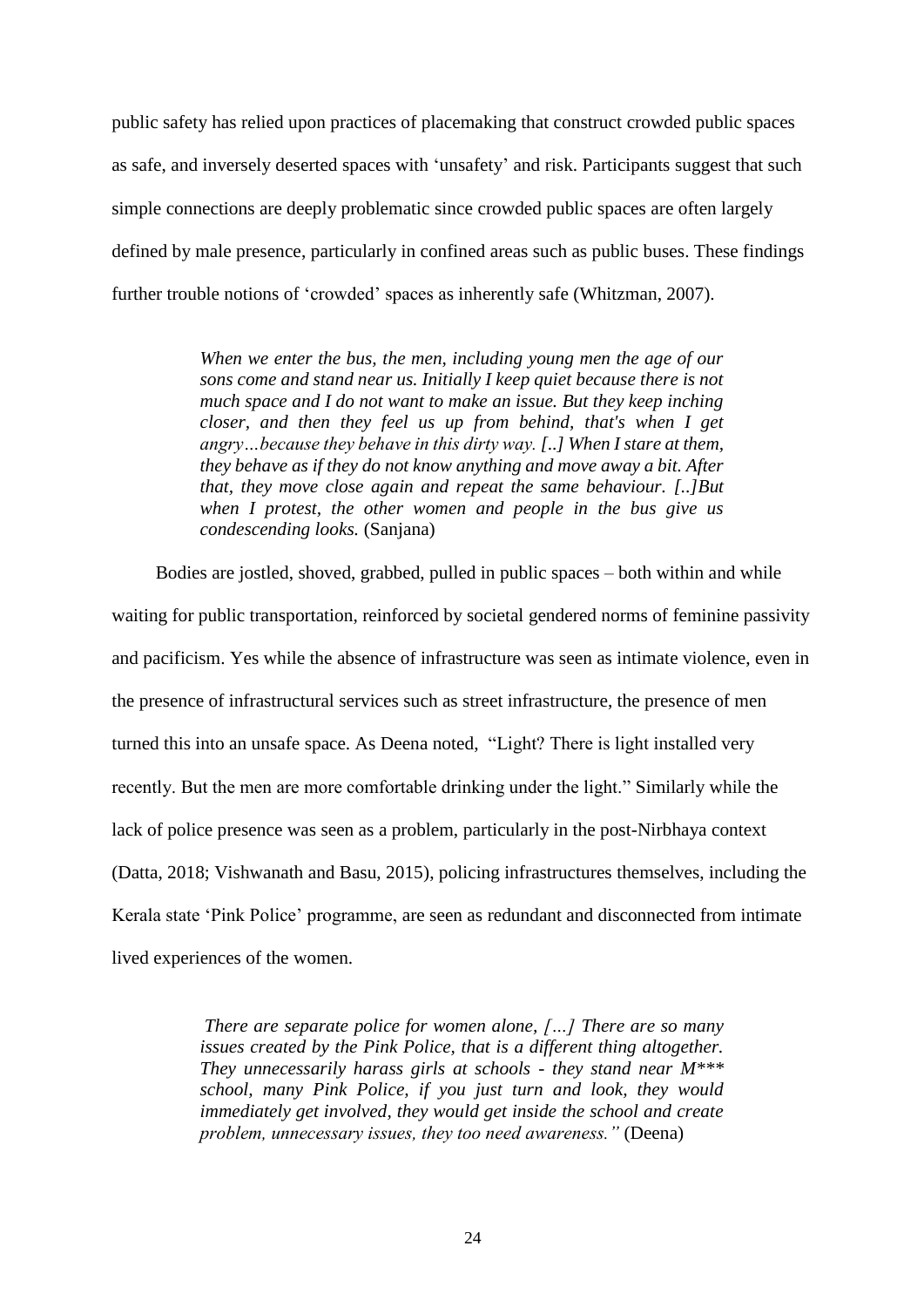*… if the husband comes home drunk and the wife gets angry, then fights break out and, the wife gets angry and call the Pink Police. Then they come and say, 'you are husband and wife, it happens'* (Sarina)

Even state provisions, such as the Pink Police that gestured towards gender-sensitive governance, were seen as counterproductive – a sentiment articulated particularly by older women in the neighbourhood. As outlined above by Sarina, the gendered policing innovations were restricted to the mere presence of a female police force that in no way challenged or disrupted normative gendered power within the household, even going so far as to reinforce them with statements like "it happens." As with other social issues such as rampant substance abuse, the state itself is identified as the source of intimate violence. This was particularly in the context of basic assumptions on the temporality of intimate violence made by the state. The Pink Police patrolled from 8am to 8pm each day, that were ainly daytime hours and potentially less dangerous for the women. Since most violence happened in public transport or after dark when women were retyring home, the Pink police was another example that abjured the the spatio-temporalities of intimate violence in the city.

Part of the challenge of addressing intimate violence in the city was that there was no predictability or rationality of this violence that could be addressed through mere police presence, surveillance or infrastructural 'fixes'.

> *There are no particular places* [of danger]. *Even if you and I are, say, in the bus stop, we are all sitting as friends inside the bus stop, […] without much distinction as girls and boys. It might be that where we*  [feel that we] *are secure is when someone's hand might just come in. I wouldn't even be able to react. People would say I was in the wrong, even if the person* [harassing me] *continued what they were doing. So, even a crowded bus stop - can we say it is secure? no, one can never."*[Anu, early 20s, training to be a beautician]

Thus physical and digital infrastructures typically perceived in policy discourses as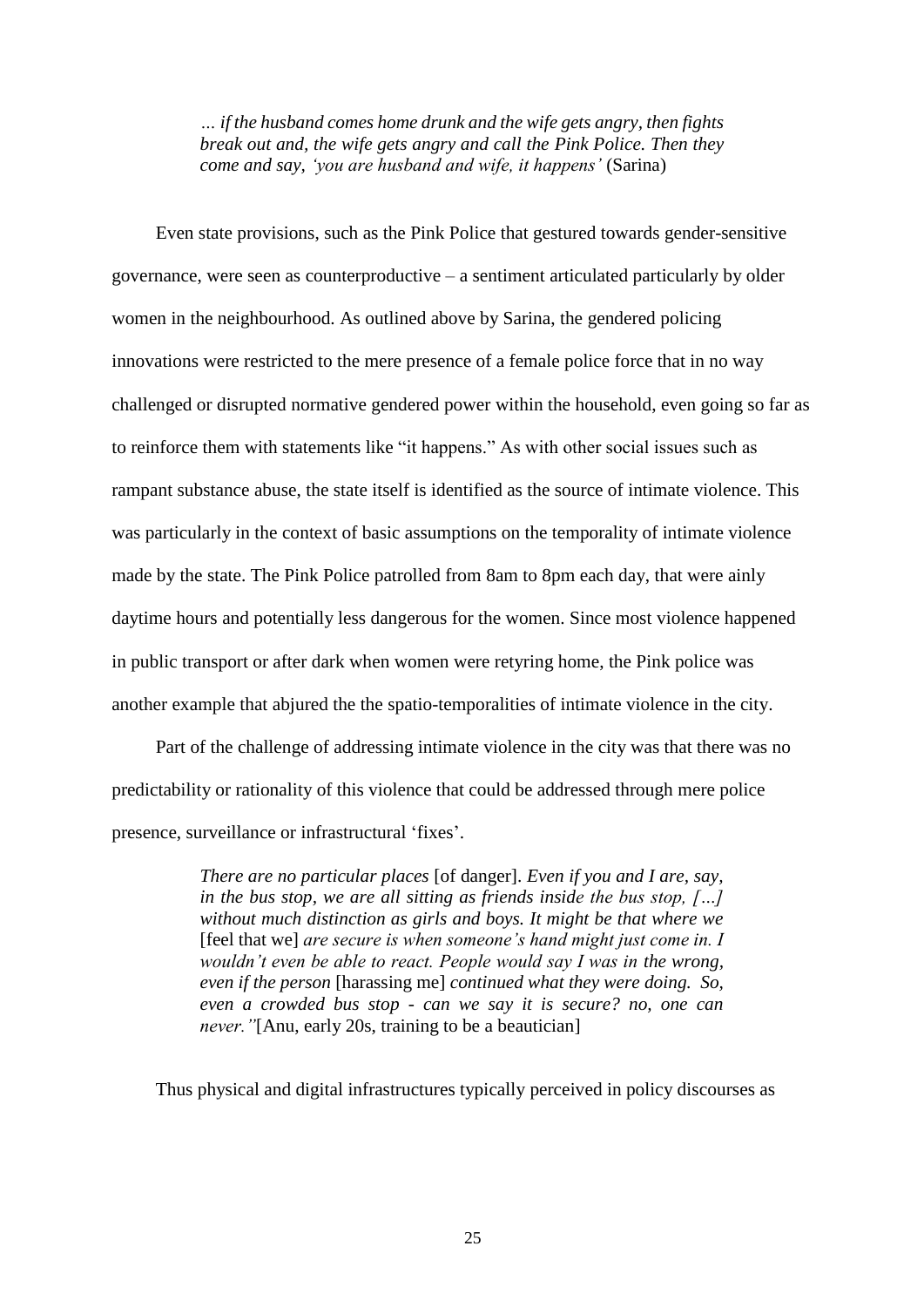necessary for creating 'safe cities'<sup>5</sup> (Viswanath & Basu, 2015) are rendered as powerless in safeguarding against it. Intimate violence in the city is commonplace and widespread and did not make distinctions of time-space and subjectivity, although participants noted that the possibility of its occurance was increased after dark, or in crowded male places. Intimate experiences of infrastructures were therefore relational, and spatio-temporal, and mutually constitutive of gendered power relations in situ.

## Intimate infrastructures between the digital and analogue

For women in NTL Colony, the infrastructure of communications were largely restricted to the analogue face-to-face social relationships with families, neighbours or friends. The technology of communication was limited to basic mobile phones, which were used primarily when they left home. Ownership of mobile phones were not necessarily linked to incomes, but rather to gender power. Mobile phones were often owned by male head of household or male members who would restrict their use. Households with teenage and young adults were more likely to use mobile internet and/or smartphones than those without, but they did not necessarily own these phones. While education, entertainment communication and maintaining social networks were all listed as 'positive' functions of mobile phones the combination of lack of access, low capacity as well as restrictions over its ownership and use constructed the phone as a morally transgressive technology. Among the women of NTL Colony, smartphones were routinely cited as a source of distraction and as morally corrupting. The older generation of women in NTL Colony constructed mobile phones as social taboo and as drivers of intimate violence that extended from the home to public infrastructures

*In fact it is after the camera phone that women are subject to more* 

 $\overline{a}$ 

<sup>5</sup> UN Safe Cities Programme: [http://www.unwomen.org/en/what-we-do/ending-violence-against](http://www.unwomen.org/en/what-we-do/ending-violence-against-women/creating-safe-public-spaces)[women/creating-safe-public-spaces](http://www.unwomen.org/en/what-we-do/ending-violence-against-women/creating-safe-public-spaces)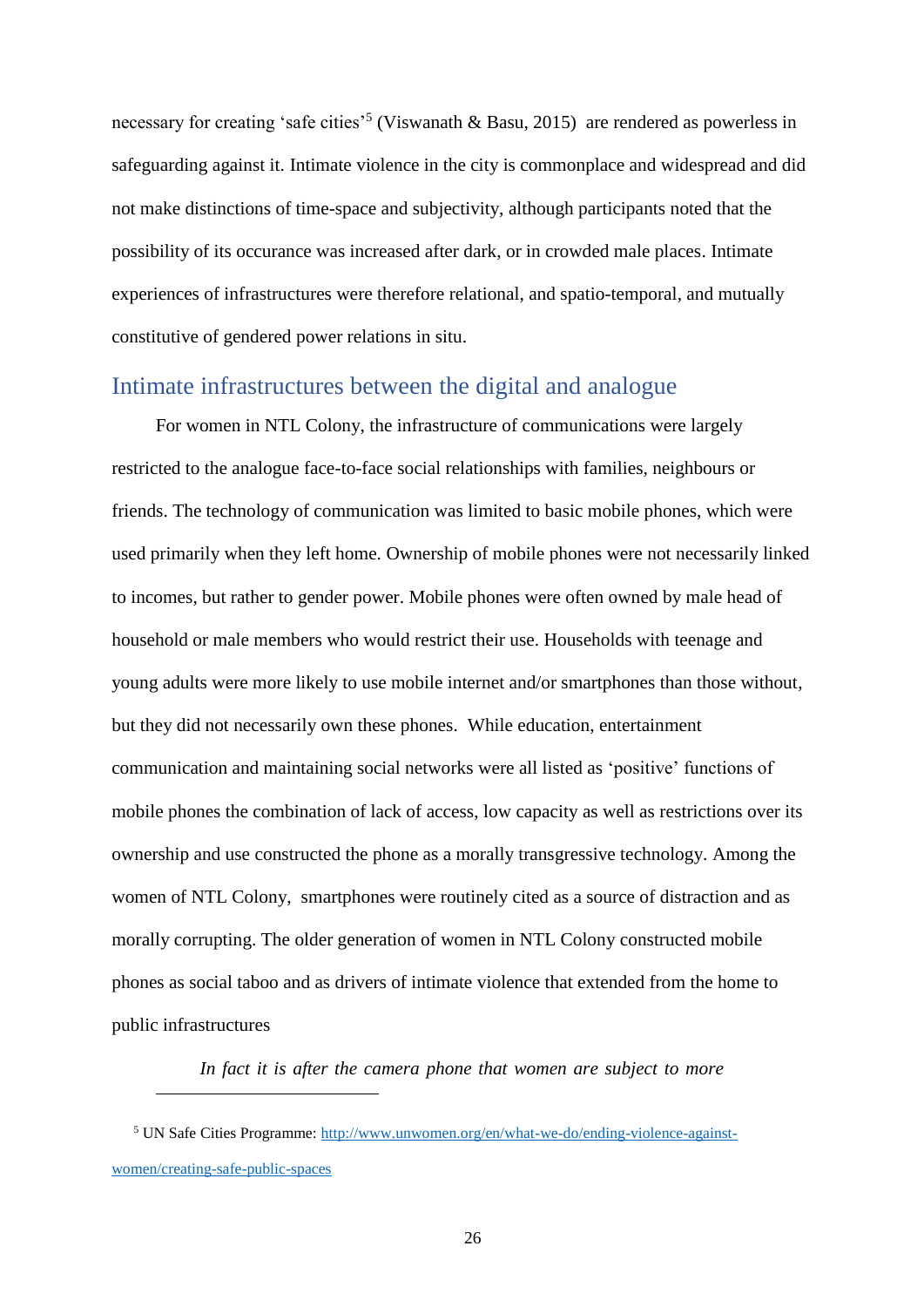[violence]*' isn't it? People take photos, it is because it is seen as sexual, through social media, and things like that. After the arrival of the camera phone, women are not secure. Earlier women would bathe near river-, now they wouldn't, they are scared it will come on Whatsapp* (Deena)

Thus mobile phones transgressed the borders between digital and the analogue forms of intimate violence. No longer were women's bodies simply confined to the spatio-temporalities of physical infrastructure. Indeed micro-violations of their bodies and spaces – a minor indiscretion from a neighbour, a fleeting glance through a door left ajar, a banal movement through public space could be captured, stripped of its original pixels and manipulated to create grotesque violations of their bodies and subjectivities that could find its way into the vast spaces of the internet. In other words, women participants were now not only fearful and anxious of the corporeal nature of intimate violence, with the presence of mobile phones in the hands of errant men, they were increasingly anxious of the symbolic violence of their manipulated images and videos landing up in pornographic sites.

> *When the woman was leaving the bus, the man took a video of the woman on her mobile, of her backside while she was walking towards the exit.* (Anu)

The violation of intimate space is embodied here not only through unsafe public transport (the Kerala State bus) but further enabled through the medium of digital and surveillance technologies. According to Anu's observation, online content can directly inform offline behaviours, thus breaking down divides across digital/analogue infrastructures across private and public spaces (Willems, 2019). These transgressions across private and public spaces enabled by the mobile phone meant that infrastructures were further rendered intimate through the spatialised and gendered narratives violence.

### **Conclusions**

Infrastructures become intimate in ways that they regulate the violence and violation of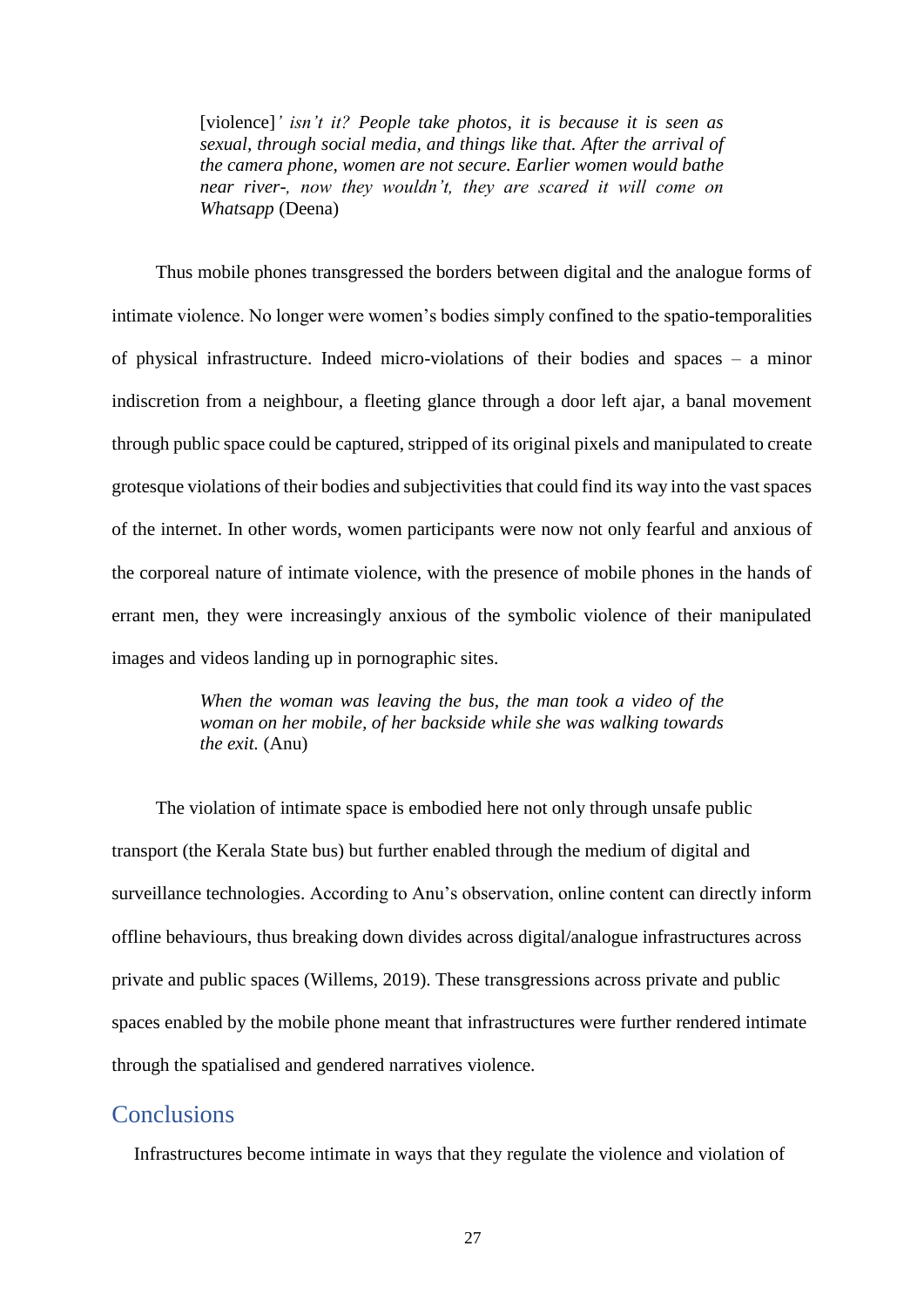women's bodies from the home to the city. Public and household infrastructures are grounded in the accounts shared by women living in NTL Colony and our observations of everday life in the neighbourhood. The narratives that emerged portray the intimate scales, sites, forms and temporalities of violence played out through and in infrastructural spaces. Gendered bodies and by extension, gendered roles and spatialities, construct the domain of household infrastructures (drainage), as the site of intimate and corporeal violence (Sweet and Ortiz Escalante, 2015). The temporality of violence wielded through broken drainage systems referenced at the outset of this paper, and their concomitant risks and instantiations of domestic, bodily and structural forms of violence is embodied in what we have suggested as 'intimate infrastructures'.

Infrastructural violence carves up time and agency of women, recalibrating their intimate lives and relations and over time it becomes a form of slow violence. Despite dominant safe city logics which are directed towards CCTV cameras, street lighting, public toilets and wifi hotspots; domestic and urban infrastructures organise and mediate gendered time and space in far more complex and unpredictable ways. This is affective, emotional and intimate in infrastructural spaces which highlight the need for more relational ways of addressing infrastructural lack or gendered safety. While infrastructures both physical and digital are the sites and mediums of intimate geographies of violence across the city, it is clear that the mere provisioning of infrastructure will not address VIOLENCE AGAINST WOMEN directly. Men dominate both public and private space and any attempts at infrastructure provisioning can be coopted or hijacked towards their interests, excluding women or making them fearful of entering these spaces. On the other hand the lack or absence of basic infrastructures affect women in intimate ways that are seen as extensions of the intimate violence they face at home or in the neighbourhood.

Seeing the city as an assemblage of 'Intimate infrastructures' thus enables us to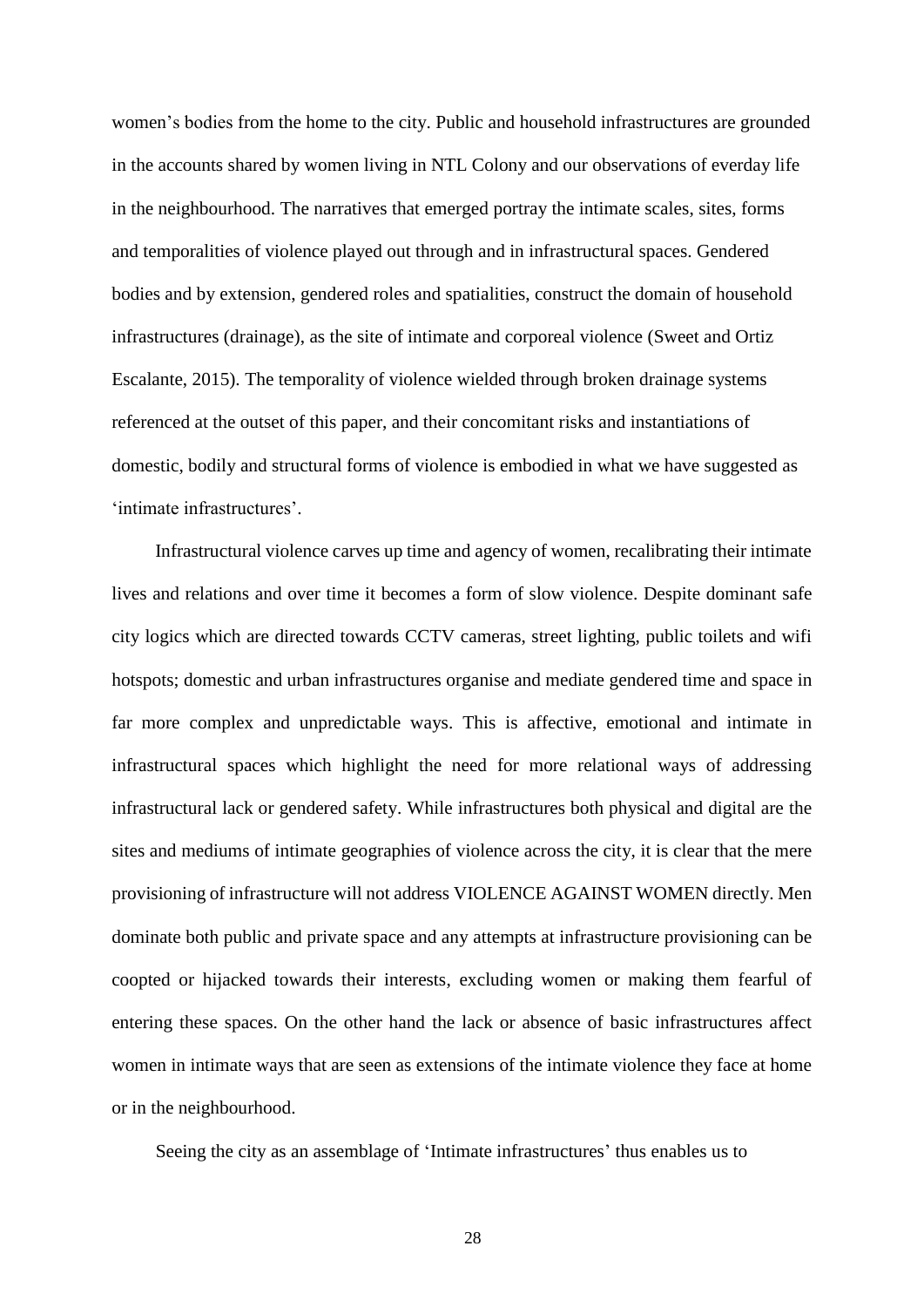examine from a gendered perspective, the multi-layered nature of violence and its tenuous relationship with physical and digital infrastructures. The experience of infrastrutures as intimate splinters cities, disconnects homes and neighbourhoods from the public sphere and demarcates geographies of abjection on its marginal citizens (Graham and Marvin, 2001); (Rodgers and O'Neill, 2012; Wilson, 2016); Lemanski, 2014). Intimate infrastuctures are also directly the outcome and driver of the Kerala's gender paradox – where policy budget, design and implementation of urban infrastructures are all framed by gender-sensitive intentions and rhetoric but ironically reinforce patriarchal norms across state-citizen spaces. While the 'infrastructural turn' (Amin, 2014) has paid necessary attention to the connections with urban conflict (Gupte, J. and El Shafie, H., 2016), military warfare (Gregory, 2011), ecological crises (Truelove, 2011) (Anand, N., Gupta, A., Appel, H., 2018), this paper shows how this violence is also pertinent in the home and neighbourhood, travels via infrastructures to spill onto the public spaces of the city. Such intimate infrastructures highlight the potential to offer a metric for analysing the everyday, mundane and ever-shifting spatial, temporal and material modes of violence enacted and embodied by infrastructure at intimate scales that has been referred to as the 'intimate city' (Datta, 2016). In doing so, we have built upon the scholarships on infrastructural violence and feminist geopolitics to synthesise understandings of gendered relationships to infrastructures in multiple forms. Thus we have suggested that different assemblages of infrastructure – from sanitation and drainage, to policing and surveillance, to public transport and municipal governance, to neighbourhood communities, are relational, provisional and intersectional. They constantly configure different formations of violence across a continuum from internalised, externalised, public, private, structural, affective and intimate in intersecting and expansive ways that has so far received little attention in both feminist and infrastructure studies.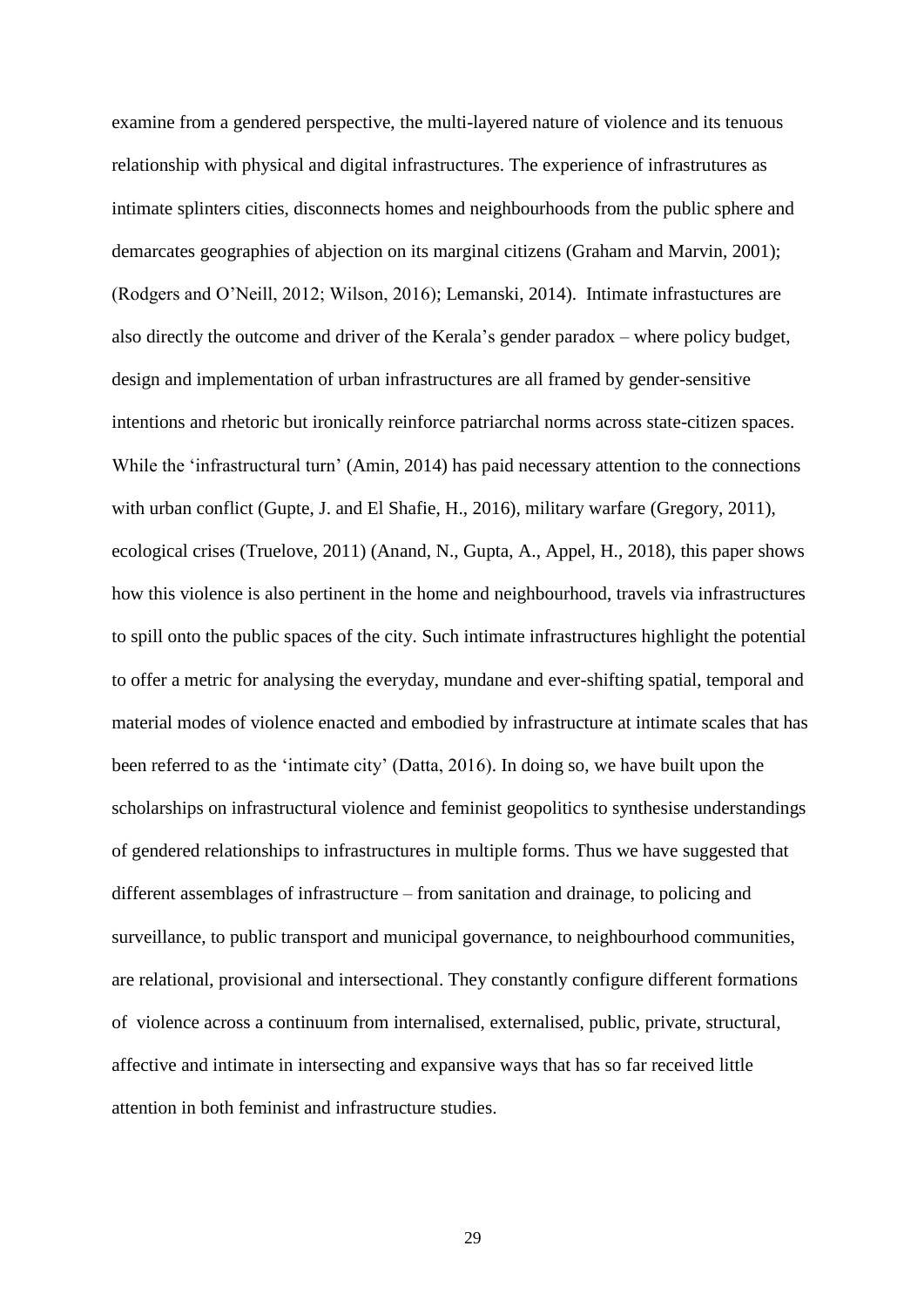## References

Amin, A. (2014) Lively Infrastructure. *Theory, Culture & Society* 31.7–8, 137–61.

- Anand, N., Gupta, A. and Appel, H. eds. (2018) *The Promise of Infrastructure*. Duke University Press, Durham, NC.
- Anand, N., Gupta, A., Appel, H. (2018) *The Promise of Infrastructure*. Duke University Press.
- Appel, H. (2018) Infrastructural Time. In Anand, N., A. Gupta and H. Appel (eds.), *The Promise of Infrastructure*. Duke University Press, Durham, NC.
- Arora, D. (2015) Gender Differences in Time-Poverty in Rural Mozambique. *Review of Social Economy* 73.2, 196–221.
- Beebeejaun, Y. (2017) Gender, urban space, and the right to everyday life. *Journal of Urban Affairs* 39.3, 323–34.
- Berlant, L. (1998) Intimacy: A Special Issue. *Critical Inquiry* 24.2, 281–88.

Brickell, K. (2008). 'Fire in the House': Gendered experiences of drunkenness and violence in Siem Reap, Cambodia. *Geoforum*, *39*(5), 1667-1675.Buhaug, H. and Urdal, H. (2013) An urbanization bomb? Population growth and social disorder in cities. *Global Environmental Change* 23.1, 1–10.

- Datta, A. (2012) *The Illegal City: Space, Law and Gender in a Delhi Squatter Settlement*. Ashgate Publishing, Ltd.
- Datta, A. (2016a) Another rape? The persistence of public/private divides in sexual violence debates in India. *Dialogues in Human Geography* 6.2, 173–77.
- Datta, A. (2016b) The intimate city: violence, gender and ordinary life in Delhi slums. *Urban Geography* 37.3, 323–42.
- Datta, A. (2019a) Postcolonial Urban Futures: Imagining and Governing India's smart urban age. *EPD: Society and Space* 37.3, 393–410.

Datta, A. (2019b) The 'Smart Safe City': Gendered time, speed and violence in the margins of Delhi's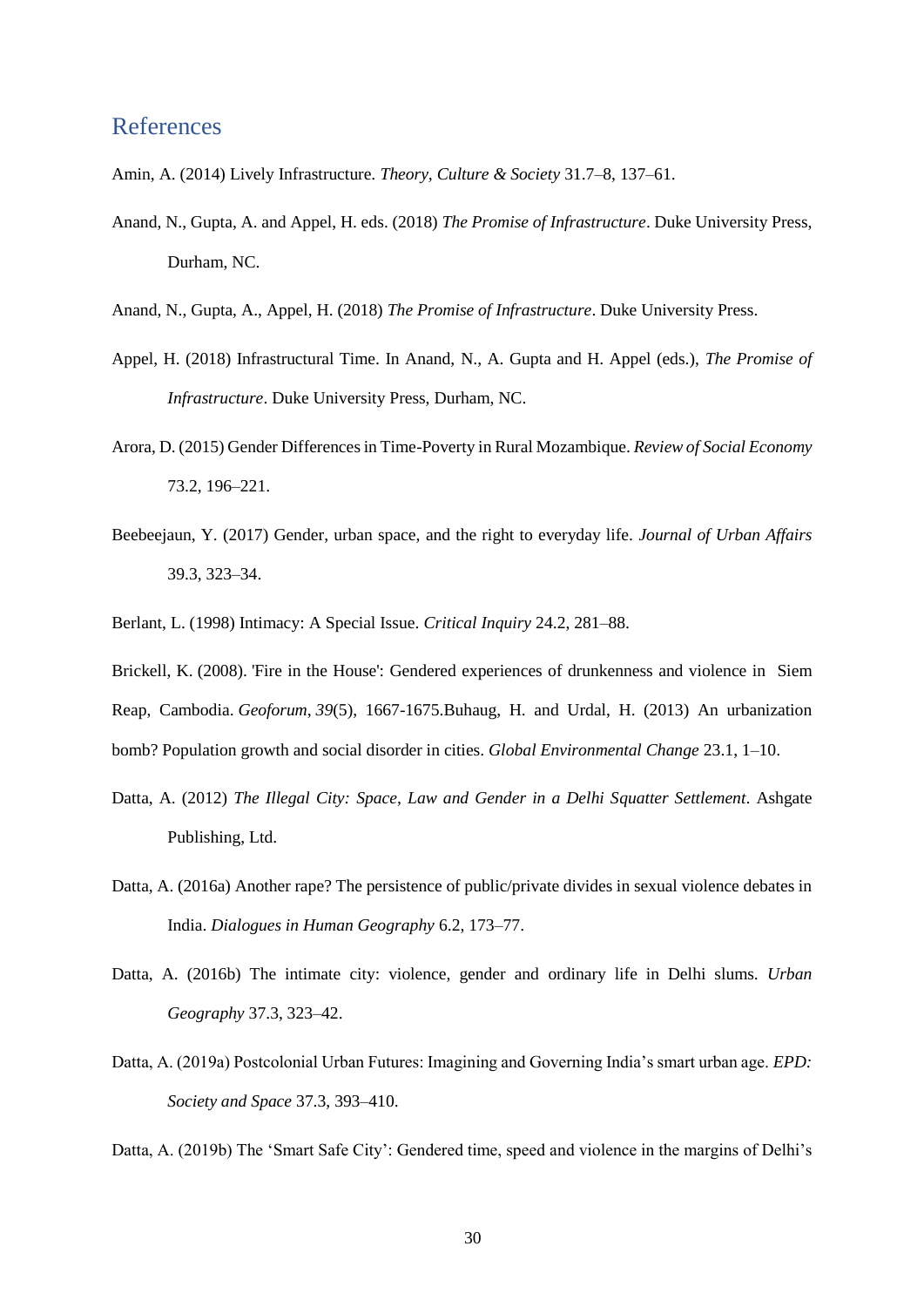urban periphery. *Annals of the American Association of Geographers*. doi:10.1080/24694452.2019.1687279.

- Devika, J. (2006) Negotiating women's social space: public debates on gender in early modern Kerala, India\*. *Inter-Asia Cultural Studies* 7.1, 43–61.
- Devika, J. (2008) Being "in-translation" in a post-colony: Translating feminism in Kerala State, India. *Translation Studies* 1.2, 182–96.
- Devika, J. (2016) Aspects of Socioeconomic Exclusion in Kerala, India: Reflections from an Urban Slum. *Critical Asian Studies* 48.2, 193–214.

Easterling, K. (2016) *Extrastatecraft: The Power of Infrastructure Space*. Verso, London.

- Elson, D. (2017) Recognize, Reduce, and Redistribute Unpaid Care Work: How to Close the Gender Gap. *New Labor Forum* 26.2, 52–61.
- Fenster, T. (2005) 'The Right to the Gendered City: different formations of belonging in everyday life' *Journal of Gender Studies* 14(3):217–231
- Ferguson, J. (2010) The Uses of Neoliberalism. *Antipode* 41, 166–84.
- Flanagan. M. A. (2019) *Constructing the patriarchal city: Gender and the built environment of London, Dublin, Toronto, and Chicago, 1870s into the 1940s* Philadelphia: Temple University Press
- Fredericks, R. (2014) Vital Infrastructures of Trash in Dakar. *Comparative Studies of South Asia, Africa and the Middle East* 34.3, 532–48.
- Hume, M. (2009) Researching the gendered silences of violence in El Salvador. *IDS Bulletin*, 40(3): 78-85.
- Gandy, M. (2005), Cyborg Urbanization: Complexity and monstrosity in the contemporary city. *International Journal of Urban and Regional Research* 29: 26-49.
- George, M. (2011) In the Midst of a Storm: Distress of Kerala Women. *Affilia* 26.3, 304–13.
- Graham, S. and Marvin, S. (2001) *Splintering Urbanism: Networked Infrastructures, Technological Mobilities*. Routledge, London.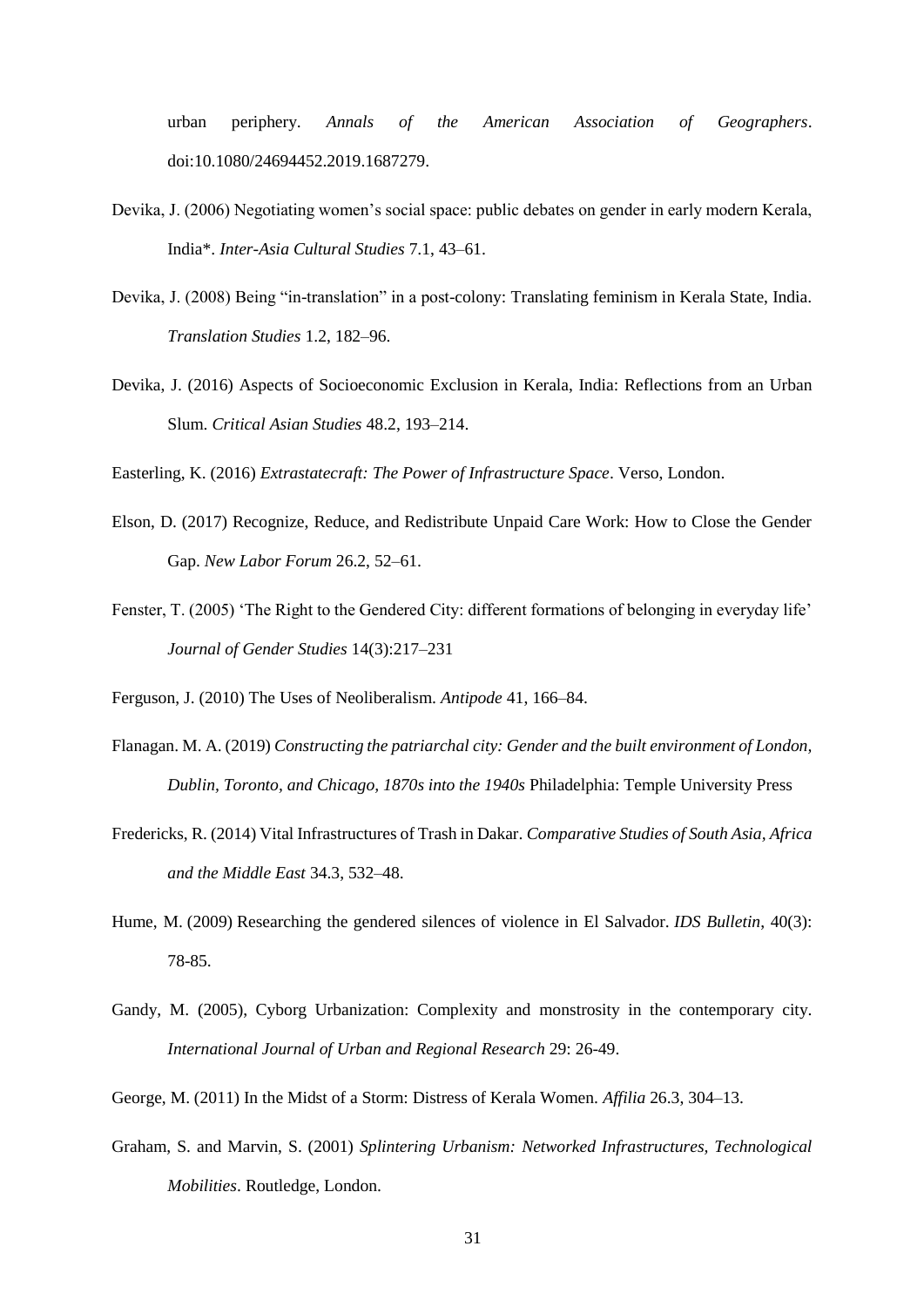- Graham, S. and McFarlane, C. eds. (2015) *Infrastructural Lives: Urban Infrastructure in Context*. Routledge, London.
- Gregory, D. (2011) The everywhere war. *The Geographical Journal* 177.3, 238–50.
- Gupta, Akhil (2018) The Future in Ruins: Thoughts on the Temporality of Infrastructure. In *The Promise of Infrastructure*. Duke University Press, Durham NC.
- Gupte, J. and El Shafie, H. (/2016) The Dialectics of Urban Form and Violence. [WWW document]. URL https://www.ids.ac.uk/publications/the-dialectics-of-urban-form-and-violence/ (accessed 2nd March 2019).

Gupte, J. and El Shafie, H. (2016) *The Dialectics of Urban Form and Violence*. IDS.

- Jacobs, J. (1961) *The death and life of great American cities*.
- Jayne, M. and Valentine, G. (2016) Alcohol-related violence and disorder: New critical perspectives. *Progress in Human Geography* 40.1, 67–87.
- Jewitt, S. and Ryley, H. (2014) It's a girl thing: Menstruation, school attendance, spatial mobility and wider gender inequalities in Kenya. *Geoforum* 56, 137–47.
- Katz, C. (1996). Towards minor theory. *Environment and Planning D: Society and Space*, *14*(4): 487- 499.
- Kern, L. and Mullings, B. (2013) Urban neoliberalism, urban insecurity and urban violence: exploring the gender dimensions. In *Rethinking Feminist Interventions into the Urban*. Routledge, London.
- Larkin, B. (2013a) The Politics and Poetics of Infrastructure. *Annual Review of Anthropology* 42, 327– 43.
- Larkin, B. (2013b) The Politics and Poetics of Infrastructure. *Annual Review of Anthropology* 42.1, 327–43.
- Lemanski, C. (2018) Infrastructural citizenship: Spaces of living in Cape Town, South Africa. In Ward, K., A. Jonas, B. Miller and D. Wilson (eds.), *The Routledge Handbook on Spaces of Urban*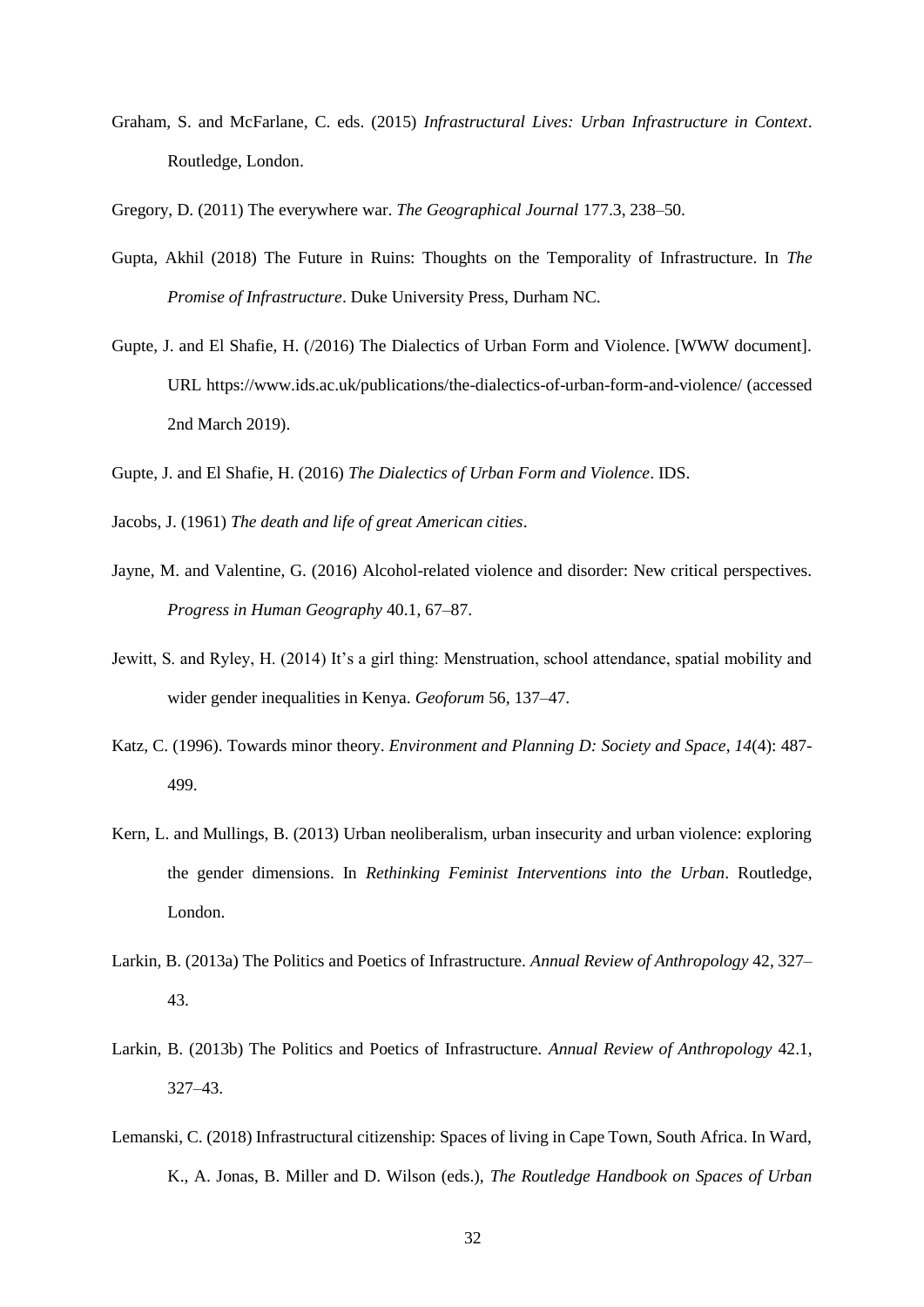*Politics*. Routledge, London doi:10.4324/9781315712468-35.

- McFarlane, C. and Silver, J. (2017) The Poolitical City: "Seeing Sanitation" and Making the Urban Political in Cape Town: The Poolitical City. *Antipode* 49.1, 125–48.
- Mitra, A. and Singh, P. (2007) Human Capital Attainment and Gender Empowerment: The Kerala Paradox\*. *Social Science Quarterly* 88.5, 1227–42.
- Nixon, R. (2011) *Slow Violence and the Environmentalism of the Poor*. Harvard University Press, Cambridge, MA.
- Pain, R. (2014a) Everyday terrorism: Connecting domestic violence and global terrorism. *Progress in Human Geography* 38.4, 531–550.
- Pain, R. (2014b) Everyday terrorism: Connecting domestic violence and global terrorism. *Progress in Human Geography* 38.4, 531–50.
- Panda, P. K. (2004) *Domestic Violence against Women in Kerala*.
- Pratt, G. and Rosner, V. eds. (2012) *The Global and the Intimate: Feminism in Our Time*. Columbia University Press.
- Rodgers, D. and O'Neill, B. (2012) Infrastructural violence: Introduction to the special issue. *Ethnography* 13.4, 401–12.
- Sabhlok, A. (2017) ' <i>Main Bhi to Hindostaan Hoon'</i>: gender and nation-state in India's Border Roads Organisation. *Gender, Place & Culture* 24.12, 1711–28.
- Schwenkel, Christina (2018) The Current Never Stops: Intimacies of Energy Infrastructure in Vietnam. In *The Promise of Infrastructure*. Duke University Press, Durham NC.
- Simone, A. (2004) People as Infrastructure: Intersecting Fragments in Johannesburg. *Public Culture* 16.3, 407–29.
- Star, S. L. (1999). The ethnography of infrastructure. *American Behavioral Scientist 43*(3), 377–391.

Sweet, E. L. and Ortiz Escalanate, S. (2010) Planning responds to gender violence: Evidence from